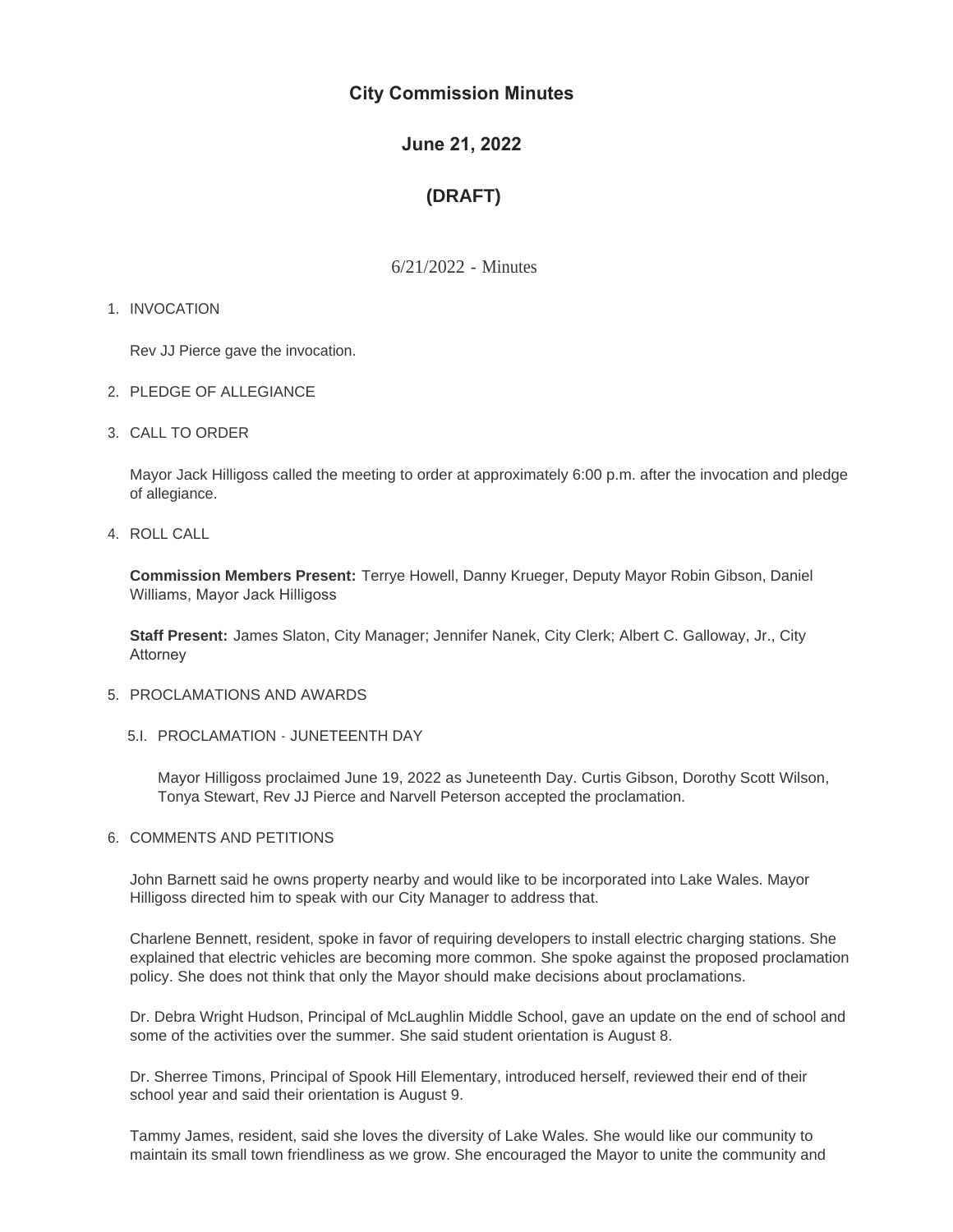avoid further divides.

Bill Young, resident, said our country was founded on Judeo-Christian values. We need to not be antagonistic and come together. We can be equal without being the same. He hopes we can live together and be civil with each other. He doesn't like being yelled at but we need to mind our own business and respect each other.

Kyra Love, resident, discussed the proposed policy on proclamations. She recommended the core values be included in the policy. She reviewed the values listed in the Ordinance and explained why the Polk Pride proclamation should be issued. She said a reason should be given as to why a proclamation is denied.

Jim Taggart, non-resident, said the LGBTQ community is a small minority that wants special rights. They do not have the right to promote this lifestyle. LGBTQ rights are not the same as civil rights. keep private life private.

David Jones, resident, shared examples of LGBT people serving our country honorably who are recognized during Pride monthly. Polk County has issued a Pride Proclamation. We need to put out the welcome mat for people to come.

Becky Wynkoop, resident, recommended having light pole banners with veterans' photographs on them similar to what a few other towns do. It looks bad in Lake Wales that we are the only ones that didn't do a proclamation. The LGBT community faces discrimination in various areas. We should lead by example and through love.

Timothy Ratliff, resident, expressed support for the Message board purchase.

# 7. CITY CLERK

7.I. Board Appointments To Various Boards And Commissions

[Begin Agenda Memo]

#### **RECOMMENDATION**

Staff recommends that the Mayor and Commission make the following appointments and reappointments as deemed appropriate.

1. Reappoint Clarke Gerard to the Airport Authority to a new term to expire July 1, 2025

2. Reappoint Nancy Baker to the Board of Zoning Adjustment and Appeals to a new term to expire July 1, 2025

3. Reappoint Sue Marino to the Board of Zoning Adjustment and Appeals to a new term to expire July 1, 2025

4. Reappoint Narvell Peterson to a new term on the Citizens and Police Community Relations Advisory Committee to expire July 1, 2024.

5. Reappoint Tiffany Davis to a new term on the Citizens and Police Community Relations Advisory Committee to expire July 1, 2024

6. Review other applications for the Citizens and Police Advisory Committee for possible appointment.

7. Reappoint Bruce Austell to the Code Enforcement Board to a new term to expire July 1, 2025.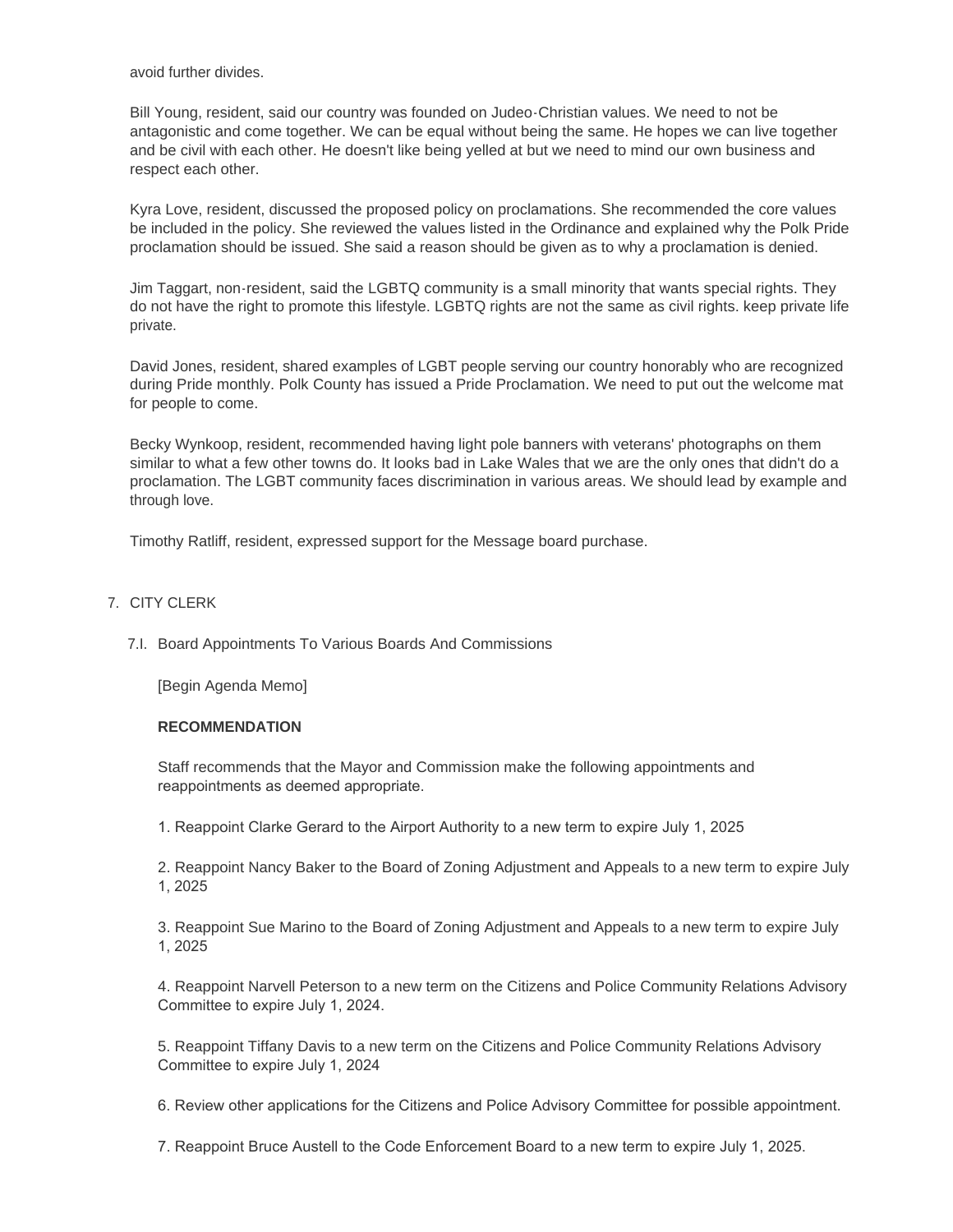8. Reappoint Ralph Marino to the Code Enforcement Board to a new term to expire July 1, 2025.

9. Reappoint Rodney Cannon to the Code Enforcement Board to a new term to expire July 1, 2025.

10.Appoint Curtis Gibson to serve as an alternate to the Code Enforcement Board for a term to expire July 1, 2025.

11.Appoint Tammy James to fill a partial term on the Historic District Regulatory board for a term expiring July 1, 2024

12.Reappoint Helen Walters to a new term on the Housing Authority for a term expiring July 1, 2026

13.Appoint 3 of 6 applicants to the Planning and Zoning Board. Two for terms to expire July 1, 2025, One to expire July 1, 2023.

**BACKGROUND** On July 1st many terms on the various boards, Commissions and Authorities are expiring. Here are those applying for appointment or reappointment to new terms. The Mayor makes appointments to various citizen advisory and regulatory boards, commissions, committees, and authorities with the advice and consent of the City Commission (City Charter, Sec. 3.06).

Airport Authority (City Code Sec. 2-41) – The board consists of seven (7) voting members and one (1) non-voting member who is a City Commissioner. At least two (2) voting members must be qualified electors of the City. The remaining members chosen may be persons owning property located within the City of Lake Wales or persons having a business tax receipt issued by the City of Lake Wales, are airport tenants, or have general aviation experience. (3-year term) The non-voting City Commission member serves for the duration of his or her term as City Commissioner, unless such Commissioner desires to serve a shorter period of time. In such event, the Lake Wales City Commission shall appoint another city commissioner to serve in the same manner.

-There is no interview process requirement for applicants applying for appointment to this board.

-Members are not required to file an annual Form 1, Statement of Financial Interests

- Current Vacancies: 3 Vacancies due to expiring terms Current Members:

Fred Halde, resident 08/04/21--07/01/24, 1

Herb Gillis, non-resident, 07/01/21--07/01/24, P+1

Clarke Gerard, non-resident chair 06/05/18--07/01/22, P+1

Charles N. Clegg, resident 06/19/16--07/01/22, 1

AJ Goin, non resident 08/04/21--07/01/24, 1

Phillip Weikert, non-resident 11/17/20--07/01/23, 1

Barbara Pelisek, non-resident 07/01/20--07/01/23, P+2 Commissioner

Danny Krueger, non-voting member 05/03/22 - 05/07/24,

The Airport Authority did not have a quorum at last meeting to provide a recommendation but 2 members supported Clarke Gerard for reappointment.

Applying for reappointment: Clarke Gerard, non-resident for a term expiring on 7/1/2025.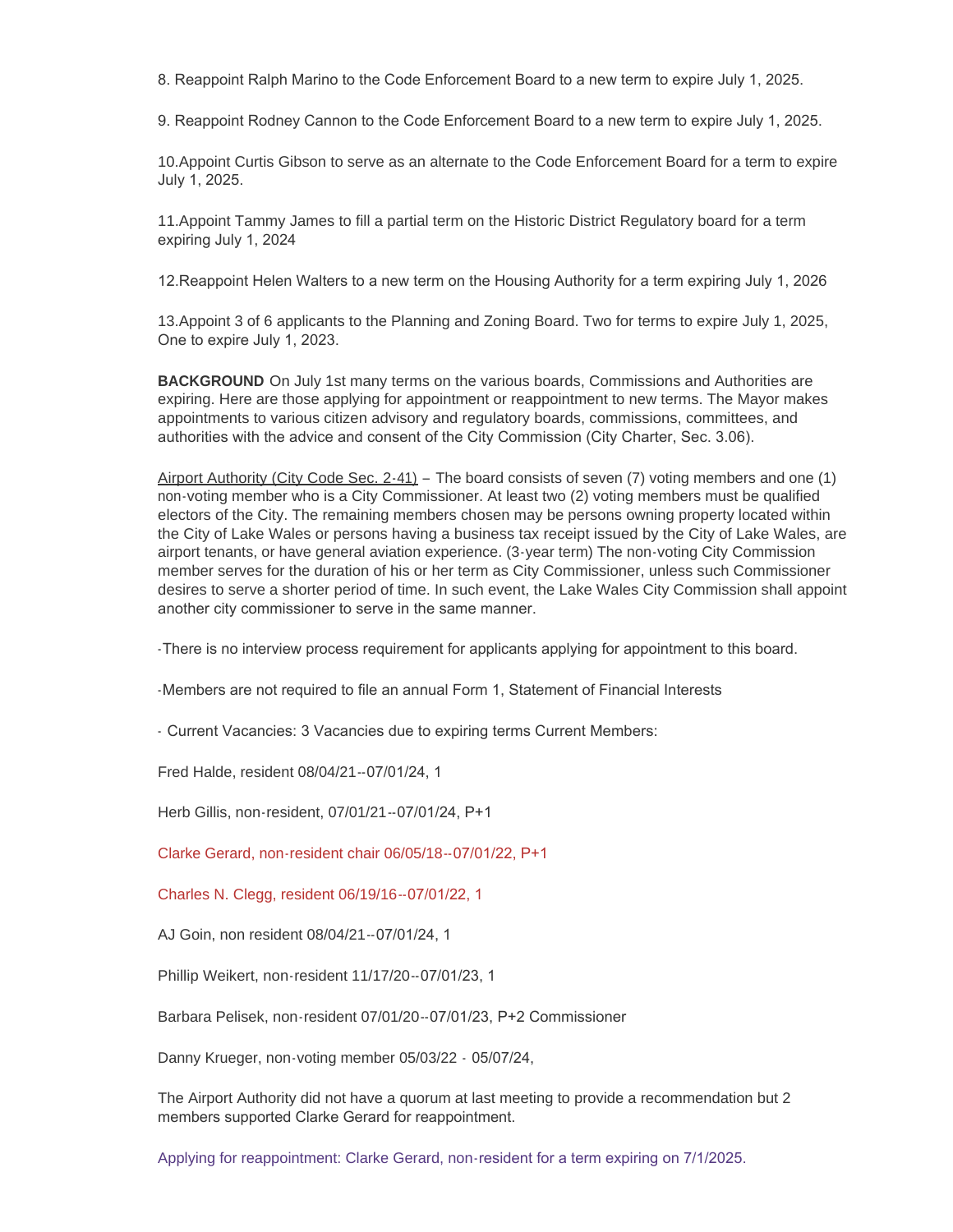Board of Zoning Adjustment and Appeals (BOA) (City Code Sec. 23-206.1) The board consists of five (5) members. Members must be residents. (3 year term)

- An interview process is necessary for new applicants only.

- Members are required to file an annual Form 1, Statement of Financial Interests

- Current Vacancies: 1 vacancies

Current Members: James Boterf, resident 10/04/11 – 07/01/23, 4

Crystal Higbee, resident 07/01/21 – 07/01/23, P

Sue Marino, resident 07/01/19 – 07/01/22, P+2

Nancy Baker, resident 11/17/20 - 07/01/22, P

Warren Turner 07/05/17 - 07/01/23, 2

Applying for Appointment: Sue Marino for a term expiring on 7/1/2025 Nancy Baker for a term expiring on 7/1/2025 The board recommends their reappointments.

Citizens and Police Community Relations Advisory Committee (Res 2020-05) – The board consists of 6 members. Terms are 2 years. One member shall be an active police officer serving in the Lake Wales Police Department and shall be appointed by the chief of police. Each Commissioner shall recommend one appointment to the Mayor.

- There are currently 3 vacancies Current Members: Andy Oguntola (Seat 1) 7/01/2021 – 07/01/2023 P+1

Tiffany Davis (Seat 2) 8/4/2020 – 7/1/2022 1

Narvell Peterson (Seat 3) 8/4/2020-7/1/2022 1

Al Goldstein (Seat 4) 9/21/2021 – 7/1/2023 1

Dwight Wilson (Seat 5) 8/4/2020 – 7/1/2022 1

Michael Smith (Police Chief Appointment) 5/20/21

Applying for Reappointment – Narvell Peterson for a term to expire July 1, 2024. Commissioner Howell recommends this appointment. Tiffany Davis for a term to expire July 1, 2024. Commissioner Williams recommends this appointment. Timothy Ratliff, William Dunkleberger, Troy Schulze have also submitted applications.

**Code Enforcement Board (City Code Sec. 2-56)** – The board consists of seven (7) members. Whenever possible, membership shall include an architect, a businessperson, an engineer, a general contractor, a subcontractor, and a realtor. Members must be residents. (3-year term) 2 alternates can also be appointed.

- An interview process is necessary for new applicants only.

- Members are required to file an annual Form 1, Statement of Financial Interests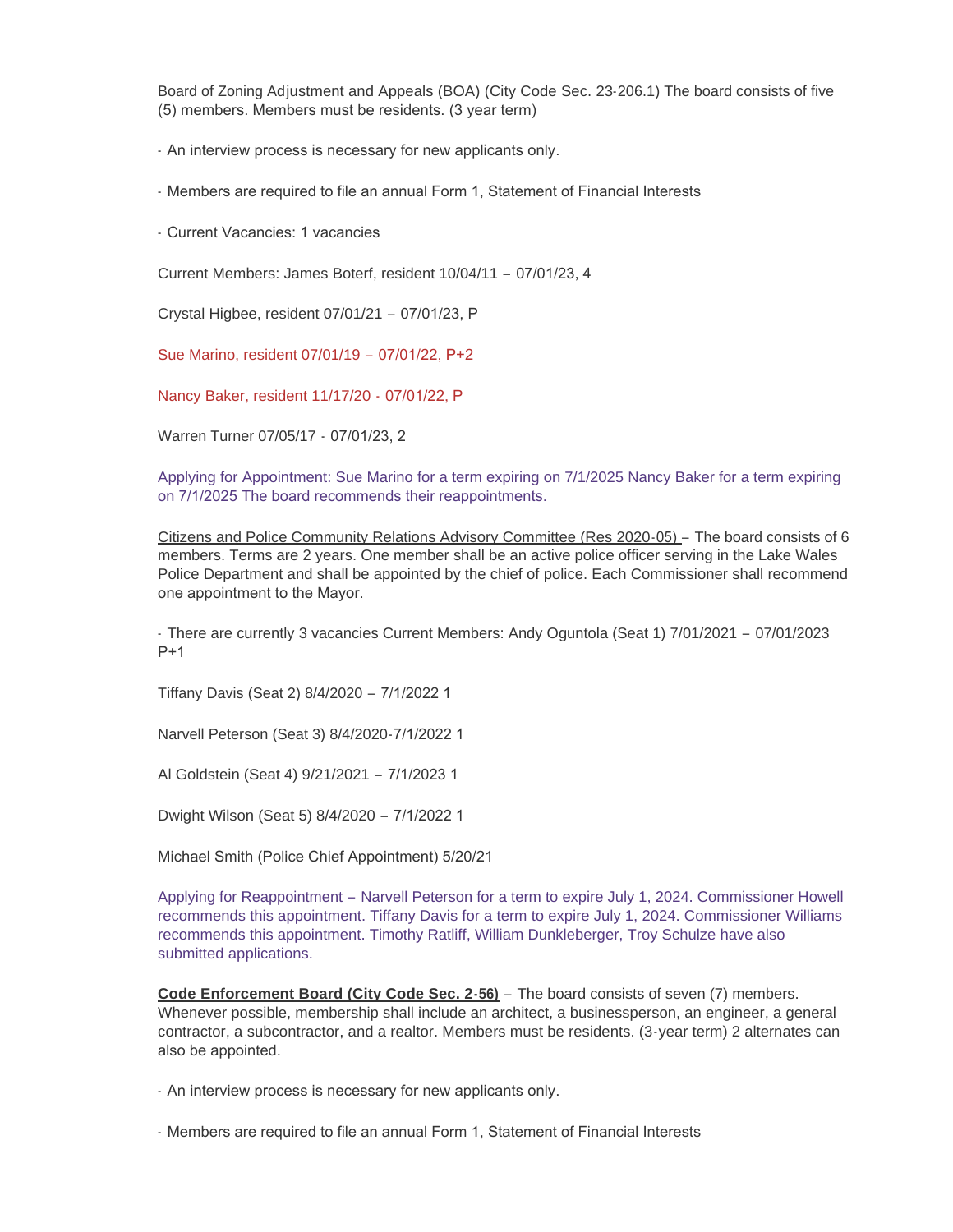- Current Vacancies: 3 vacancies, residents; 2 alternate seats There are three vacancies on the Code Enforcement Board due to expiration of terms.

Current Members: Dwight Wilson, resident 07/01/21 – 07/01/24 2

Courtney Schmitt, resident 07/01/21 – 07/01/24, 1

Rodney Cannon, resident 02/04/2020 – 07/01/2022, P

Ralph E. Marino, resident 07/01/19 – 07/01/2022 P

Bruce Austell, resident 02/04/2020 – 07/01/2022 P

Julia Paul 02/18/20 – 07/01/23 P

Sara Jones, resident 07/01/21 – 07/01/2024 1 No Alternates

**Applying for Appointment:** Rodney Cannon has applied to be reappointed to a term expiring on July 1, 2025

Ralph Marino has applied to be reappointed to a term expiring on July 1, 2025

Bruce Austell has applied to be reappointed to a term expiring on July 1, 2025

Curtis Gibson has applied to serve and staff recommends that he be appointed to serve as an alternate for a term to expire July 1, 2025.

#### **Historic District Regulatory Board**

Historic District Regulatory Board (City Code Sec. 23-208.2) – The board consists of five (5) regular members (appointed in accordance with section 2-26). At least 50% of the members shall reside or own property within the City. Members shall be chosen to provide expertise in the following disciplines to the extent such professionals are available in the community: historic preservation, architecture, architectural history, curation, conservation, anthropology, building construction, landscape architecture, planning, urban design, and regulatory procedures. (3-year term)

- An interview process is necessary for new applicants only.

- Members are required to file an annual Form 1, Statement of Financial Interests

- Current Vacancies: 3 vacancies, resident or own property in City;

Current Members: Lawrence (Larry) Bossarte, business owner 02/04/20 – 07/01/22, 1

Jonathan Kaufman, resident 09/22/20 – 7/1/2022, P

Robert Harriage, resident 12/01/20 – 07/01/21, P

Brandon Alvarado, resident 12/18/18 - 07/01/24, 2

Scott Crews, resident 02/05/19 – 07/01/24, 2

Applying for Appointment: Tammy James, resident, for a partial term expiring on 07/01/24 Staff has interviewed the applicant and recommends her appointment.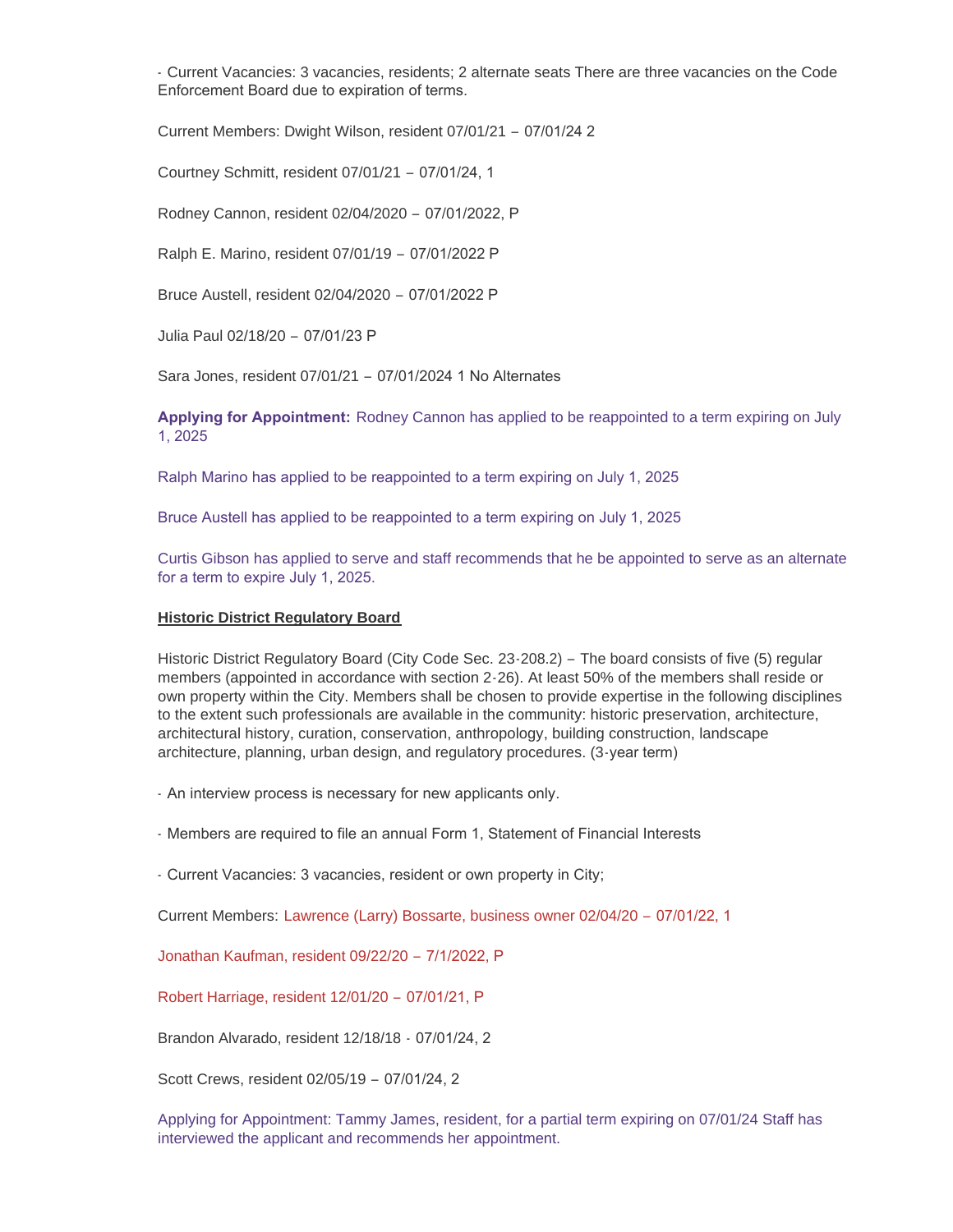**Housing Authority (F.S. 421.04)** – The board consists of five (5) members. Members must reside in the City, own property in the City, or hold a valid occupational license issued by the City. One (1) member must be a resident of the housing project who is current in rent payment or a person of low income who is receiving a rent subsidy through a program administered by the Authority. No member may be an officer or employee of the City. (4-year term)

- An interview process is necessary for new applicants only.

- Members are required to file an annual Form 1, Statement of Financial Interests -

Current Vacancies: 1 vacancy due to expired term Primary Duties: Manage and control the city's lowrent housing units. Current Meeting Schedule: 3rd Wednesday @ 6:00 PM;

Housing Authority Current Members:

Michelle Threatt, resident 07/01/21 – 07/01/25, 1

Narvell Petersen, resident Chair 07/01/20 – 07/01/24, 1

Wanda Lawson, resident 07/01/21 – 07/01/25 3

Durinda Wells 07/01/21 – 07/01/25, 2

Helen Walters, housing resident 07/01/18 – 07/01/22, 2

Albert Kirkland, Jr., Ex-officio n/a

Commissioner Terrye Howell, City Liaison 05/05/20 – 05/02/23

Applying for Re-Appointment: Helen Walters for a new term to expire 07/01/2026

The Housing Authority and staff recommends this appointment.

Planning & Zoning Board (City Code Sec. 23-205.2) – The board consists of seven (7) members. At least four (4) members must reside in the City and three (3) members must either reside in or own real property in the city. (3 year term)

- An interview process is required for new applicants only.

- Members are required to file an annual Form 1, Statement of Financial Interests

- Current Vacancies: 3 vacancies, must reside in or own real property in the City

Current Members: Kyra Love Harriage, Resident 7/1/21 – 07/1/24 2

Casey McKibben, resident 03/02/21 – 07/01/24, P+1

Charlene Bennett, resident 02/16/10 – 07/01/22, 4

Betty Wojcik, resident 09/08/21 – 07/01/23, P resigned

Christopher Lutton, resident 07/05/17 – 07/01/23, 2

John Gravel, property owner 07/01/19 – 07/01/22, 1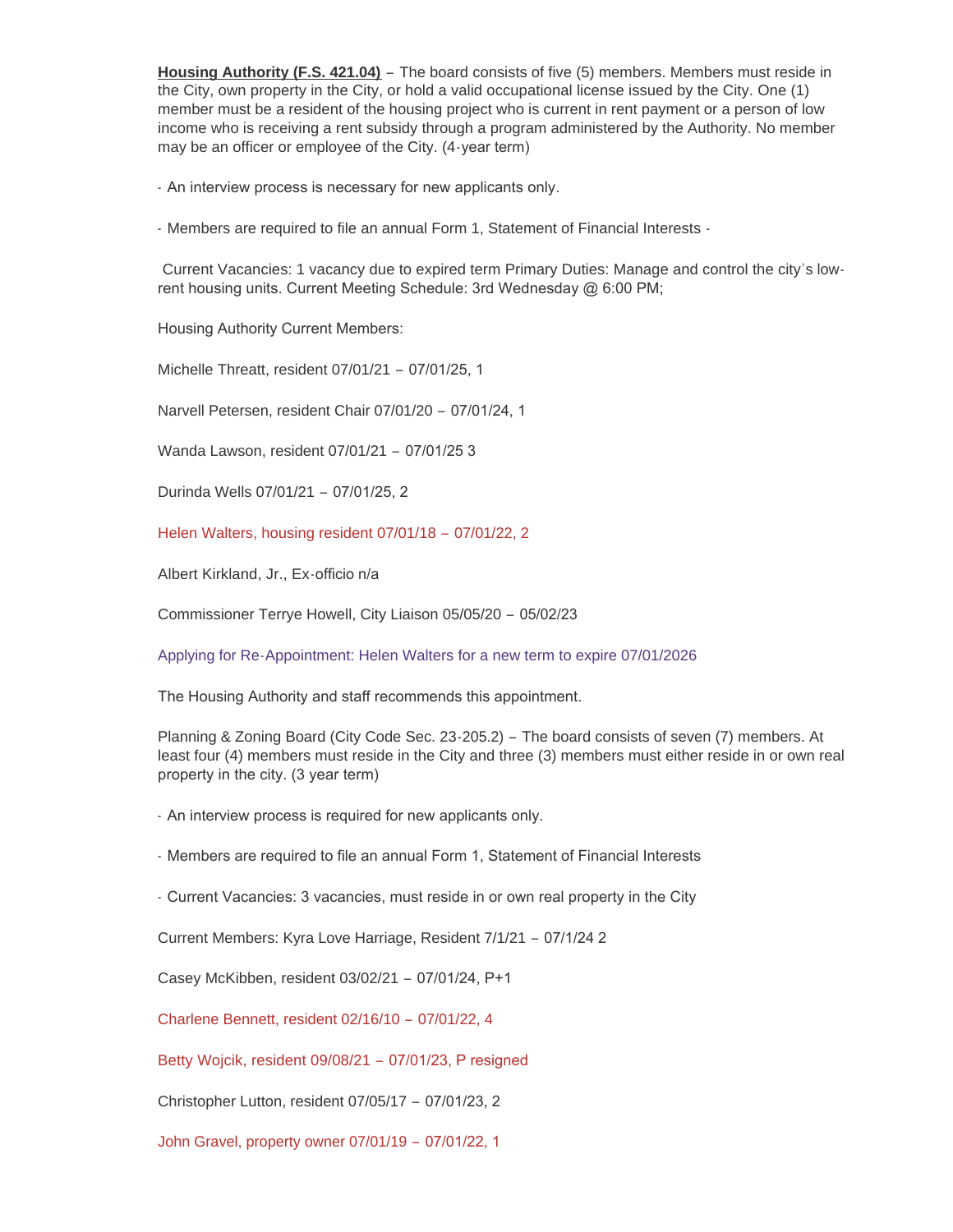Eric Rio, property owner 08/03/2021 - 07/01/24, 1

Meetings (2-133) – The planning board shall hold regular meetings at the call of the chairman on the fourth Tuesday of each month and at such other times as the planning board may determine. Special meetings may be called by the chairman or vice-chairman with twelve (12) hours of notice. Current Meeting Schedule: - 4th Tuesday @ 5:00 p.m.; Commission Chamber

**Rules of procedure** (City Code Sec. 23-205.3): The planning board shall elect from its membership one (1) member to serve as chairman and one (1) to serve as vice-chairman. a. The term of the chairman and vice-chairman named by the planning board shall be for a period of one (1) year with eligibility for re-election. b. The planning board shall hold regular meetings at the call of the chairman on the fourth Tuesday of each month and at such other times as the planning board may determine. Special meetings may be called by the chairman or vice-chairman with twelve (12) hours of notice. c. The planning board shall adopt rules for transaction of its business and shall keep a public record of its resolutions, transactions, findings and determinations which record shall be filed with the official records of the city. The planning board may set a limit on the number of applications which may be scheduled for review on an agenda. Functions, powers and duties (City Code Sec. 23-205.4) - To act as Local Planning Agency pursuant to the Local Government Comprehensive Planning and Land Development Regulation Act, F.S., ch 163, part II, and perform all functions and duties prescribed therein: 1. To advise and make recommendations to the city commission regarding applications for amendments to the official zoning map and comprehensive plan, rezoning of property, preliminary planned development projects and subdivisions; 2. To consider the need for revision or addition of regulations in these land development regulations and recommend changes to the city commission; 3. To hear and decide applications for special exception use permits and site plans in compliance with these regulations; 4. To perform any other duties which are lawfully assigned to it by the city commission

Applying for Appointment: Eugene Fultz, Larry Bossarte, Courtney McCrystal, Juanita Zwaryczuk, Curtis Gibson, Bueford Colburn

Planning and Zoning Board Recommendation – Emailed to 6 Board Members Eugene Fultz - 1 yes, 1 no, 1 wants a new application, 3 not responded Larry Bossarte - 2 yes, 1 no, 3 not responded Courtney McCrystal - 2 yes, 1 no, 3 not responded Juanita Zwaryczuk -3 yes, 3 not responded Curtis Gibson and Bueford Colburn were not sent to the Board as their applications arrived later.

**OPTIONS** Do not appoint those that have applied.

**FISCAL IMPACT** None. These are volunteer boards.

[End Agenda Memo]

Mayor Hilligoss thanked all those who have applied to serve on the various boards and invited applicants to share with the board some of their background and why they wish to serve.

Juanita Zwaryczuk, resident and applicant for the Planning and Zoning Board, shared her back ground and why she wanted to serve on this board.

Eugene Fultz, resident, and applicant for the Planning and Zoning Board, shared his back ground and why he wanted to serve on this board.

Larry Bossarte, property owner and applicant for the Planning and Zoning Board, shared his back ground and why he wanted to serve on this board.

Curtis Gibson, resident and applicant for the Code Enforcement and the Planning and Zoning Boards, shared his back ground and why he wanted to serve on these boards.

Nancy Baker, resident and applicant for the Board of Zoning Adjustments and Appeals,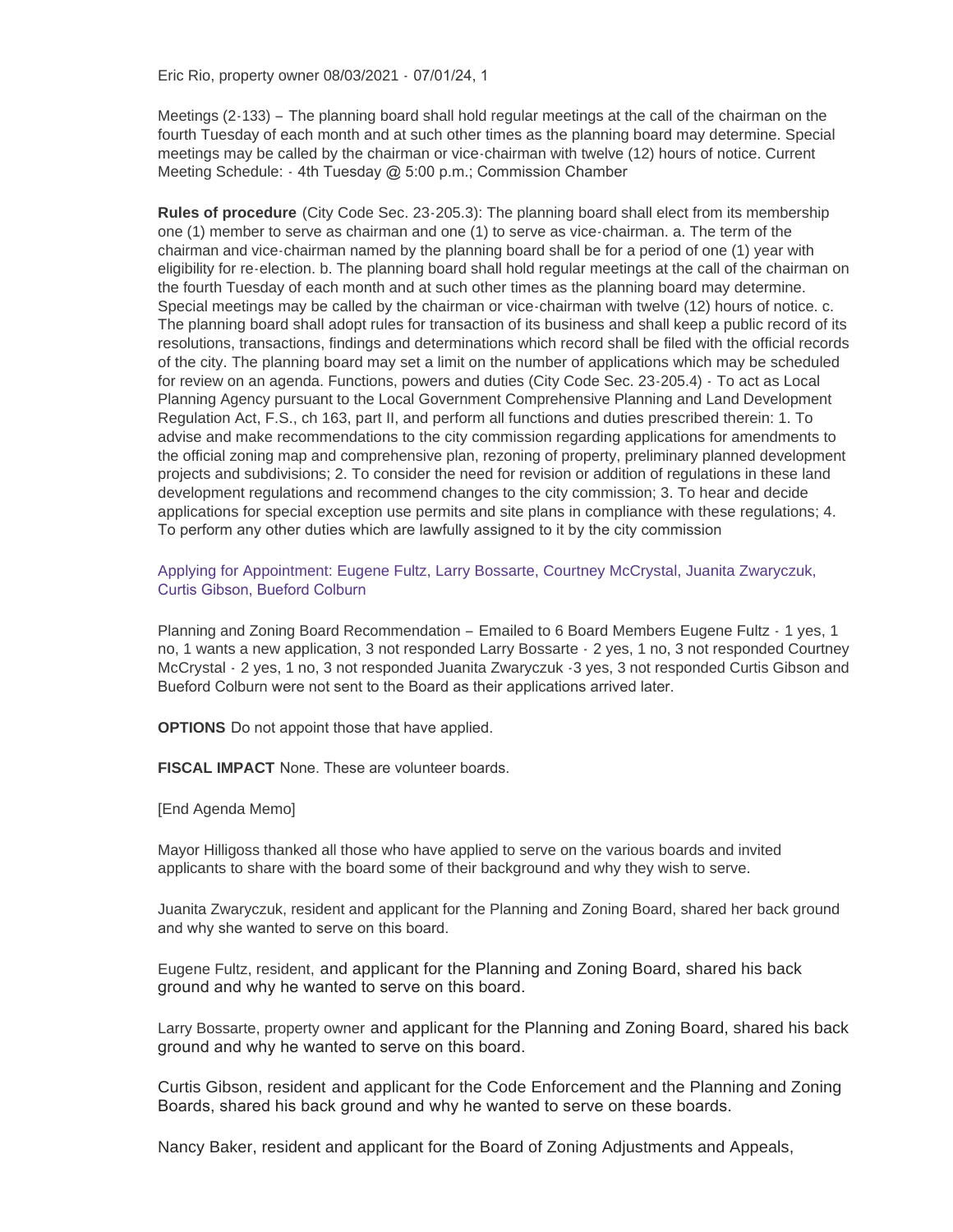introduced herself and why she wanted to serve.

Bud Colburn, resident and applicant of the Planning and Zoning Board, introduced himself and why he wanted to serve on the board.

William Dunkleberger, resident and applicant to the Citizens and Police Community Relations Advisory board, introduced himself and why he was willing to serve.

Narvell Peterson, resident and applicant to the Citizens and Police Community Relations Advisory board, introduced himself and why he was willing to serve.

Nancy Baker, resident and applicant for the Board of Zoning Adjustments and Appeals,

Helen Walters, resident and applicant to the Lake Wales Housing Authority, introduced herself and why she was willing to serve.

Timothy Ratliff, resident and applicant to the Citizens and Police Community Relations Advisory board, introduced himself and why he was willing to serve.

Tammy James, resident and applicant to the Historic District Regulatory board, introduced herself and why she was willing to serve.

Tiffany Davis, resident and applicant to the Citizens and Police Community Relations Advisory board, introduced herself and why she was willing to serve.

Mayor Hilligoss made the following appointments and reappointments:

Bruce Austell to the Code Enforcement Board to a new term to expire July 1, 2025.

Ralph Marino to the Code Enforcement Board to a new term to expire July 1, 2025.

Rodney Cannon to the Code Enforcement Board to a new term to expire July 1, 2025.

 Tammy James to fill a partial term on the Historic District Regulatory board for a term expiring July 1, 2024.

Nancy Baker to the Board of Zoning Adjustment and Appeals to a new term to expire July 1, 2025.

Sue Marino to the Board of Zoning Adjustment and Appeals to a new term to expire July 1, 2025.

Helen Walters to a new term on the Housing Authority for a term expiring July 1, 2026.

Clarke Gerard to the Airport Authority to a new term to expire July 1, 2025

Eugene Fultz to the Planning and Zoning Board to a partial term that expires July 1, 2023

Larry Bossarte to the Planning and Zoning Board to a new term that expires July 1, 2025

 Courtney McCrystal to the Planning and Zoning Board to a new term that expires July 1, 2025

 Curtis Gibson as an alternate to the Code Enforcement Board to a new term that expires July 1, 2025.

 Bueford "Bud" Colburn as an alternate to the Code Enforcement Board to a new term that expires July 1, 2025.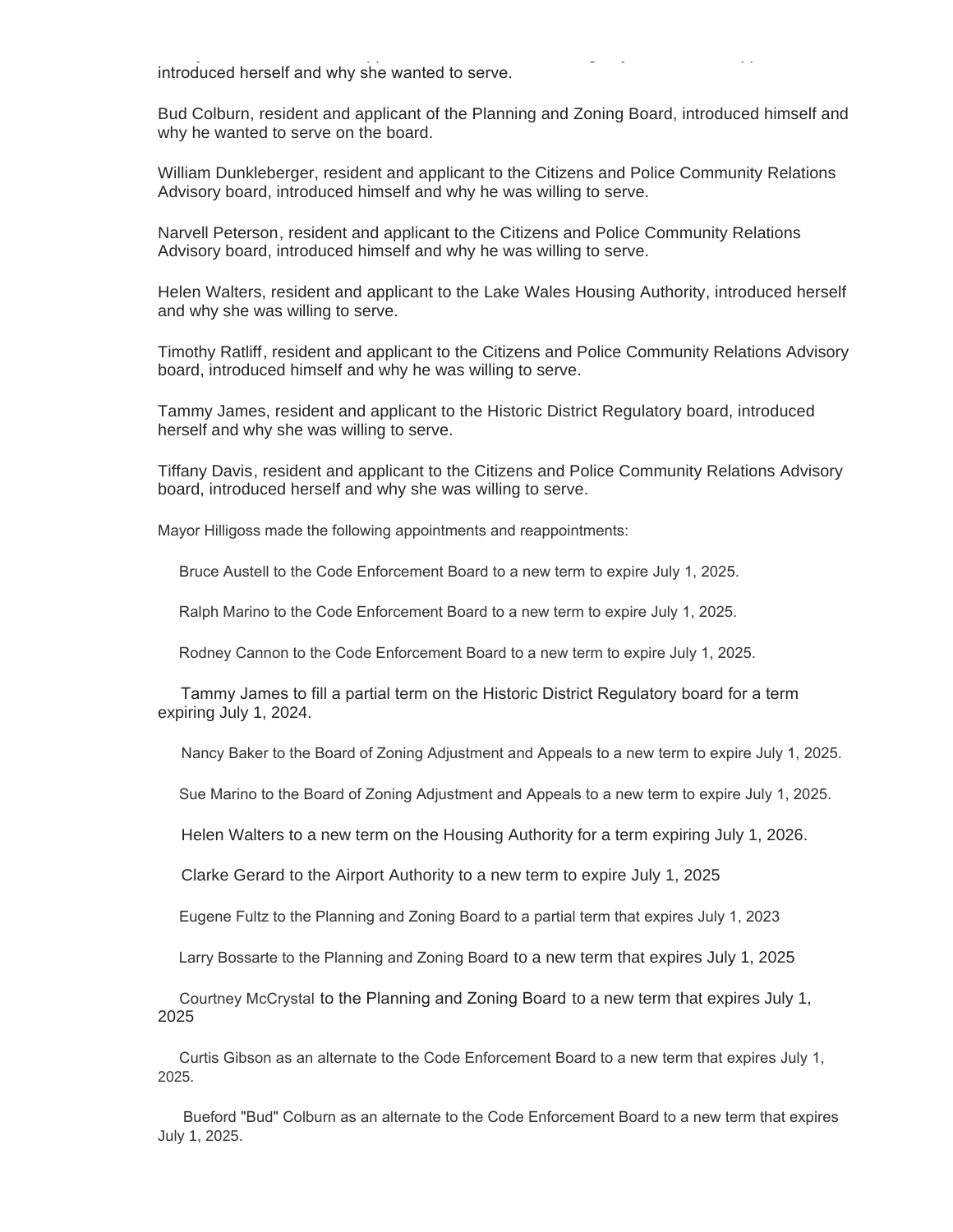Narvell Peterson to a new term on the Citizens and Police Community Relations Advisory Committee to expire July 1, 2024.

 Tiffany Davis to a new term on the Citizens and Police Community Relations Advisory Committee to expire July 1, 2024

Deputy Mayor Robin Gibson recommended Troy Schulze for appointment to the Citizen and Police Community Relations Advisory Committee.

Mayor Hilligoss appointed Troy Schulze to a new term on the Citizens and Police Community Relations Advisory Committee to expire July 1, 2024.

Commissioner Krueger made a motion to confirm the appointments. Commissioner Howell seconded the motion.

By voice vote:

 Commissioner Krueger "YES" Commissioner Howell "YES" Commissioner Williams "YES" Deputy Mayor Gibson "YES" Mayor Hilligoss "YES"

Motion passed 5-0.

#### 8. CONSENT AGENDA

Deputy Mayor Gibson made a motion to approve the Consent Agenda. Commissioner Howell seconded the motion.

By voice vote:

Deputy Mayor Gibson "YES"

Commissioner Howell "YES"

Commissioner Krueger "YES"

Commissioner Williams "YES"

Mayor Hilligoss "YES"

Motion passed 5-0.

- Minutes June 7, 2022, January 26, 2022, February 9, 2022, June 15, 2022 8.I.
- 8.II. Second Amended And Restated Implementation Agreement For The Southeast Wellfield

[Begin Agenda Memo]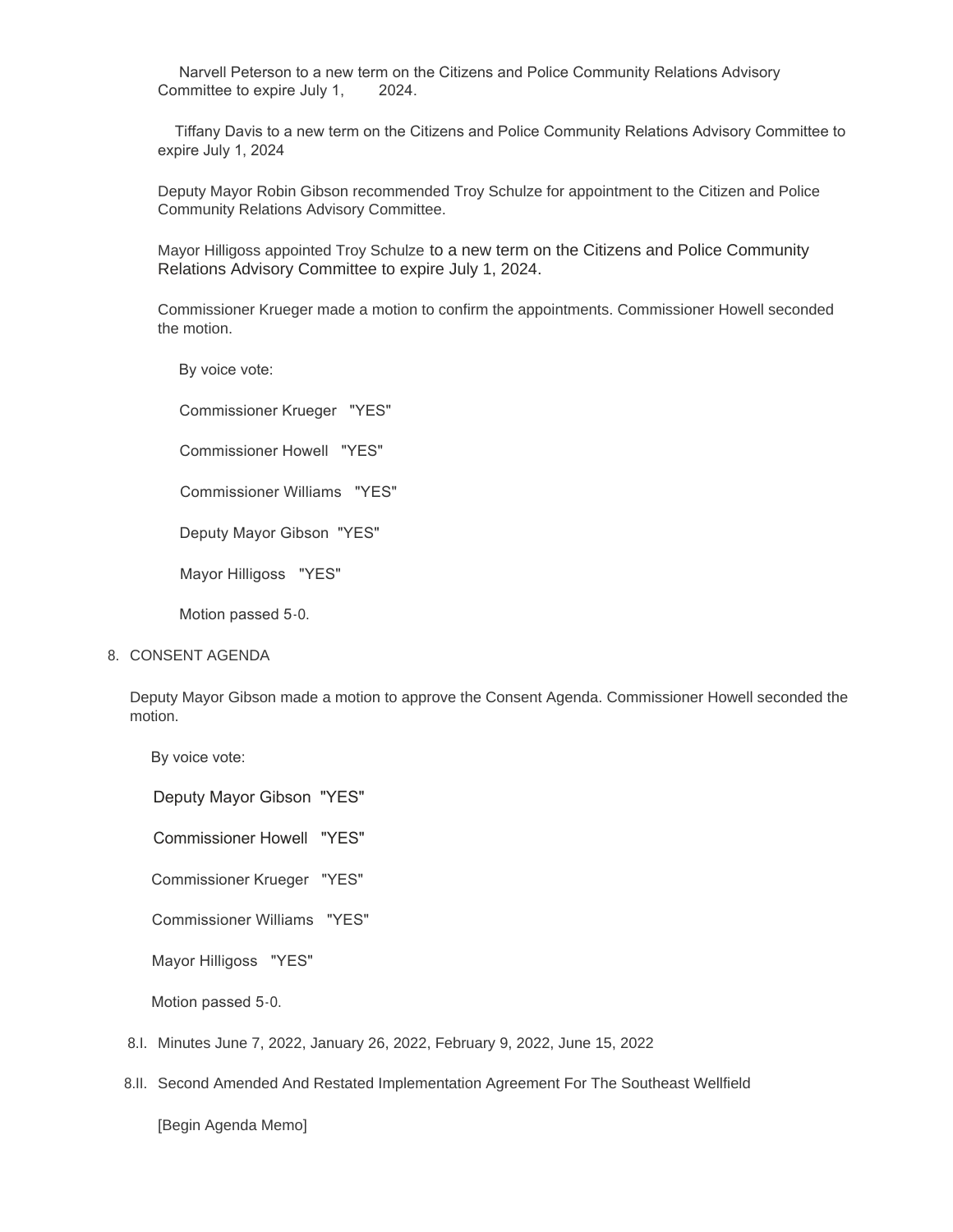# **SYNOPSIS:**

The changes to the Implementation Agreement are to establish anchor partners at the recommendation of the lending partners, WIFIA (EPA) and SRF (FDEP).

**RECOMMENDATION** It is recommended that the Commission take the following action:

1. Approve signing the Polk Regional Water Cooperative (PRWC) Second Amended and Restated Implementation Agreement for the Southeast Wellfield

2. Authorize the Mayor to execute the appropriate documents, on the City's behalf.

**BACKGROUND** It is anticipated there will be a need for additional supply given future expected development and system expansion. Alternatives for future additional supply may potentially include bulk water purchases from the PRWC (Polk Regional Water Cooperative). While the City is a participant of the PRWC who is developing the Southeast Wellfield Project, the status of the City to the Southeast Wellfield project is listed as Project Associate. Signing the implementation agreement as a Project Associate allows the City time to perform some due diligence as to the feasibility of a City funded Alternative Water Source project. The Commission approved for the City to be represented as a project associate at the April 20, 2021 city commission meeting. The agreement is being brought back before the commission because of some minor changes made to the agreement. While there have been changes to the agreement, it does not affect the city's position to continue as a project associate at this time. The changes to the Implementation Agreements are minor and are being made to comply with edits provided to the PRWC by the lending partners, WIFIA (EPA) and SRF (FDEP). The most significant change is the concept of "anchor project participants". For the Southwest Wellfield the anchor project participants are Auburndale, Davenport, Haines City, Winter Haven, and Polk County. As provided for on page 21 of the redlined version attached, there can be no reduction of an anchor project participants water allocation without approval of the lender. This change was made to maintain the overall credit worthiness of the project.

Staff recommends the Commission take the following action, approve the signing of Second Amended and Restated Implementation Agreement and authorize the Mayor to execute the appropriate documents, on the City's behalf.

## **OTHER OPTIONS** None

**FISCAL IMPACT** Becoming a Project Associate will not obligate the City for any of the debt at this time. If at any time the City changes its position and chooses the option to become a Project Partner of the Southeast Wellfield project, it is at that time financial responsibility will be determined.

[End Agenda Memo]

# 8.III. Purchase Of Excavator

[Begin Agenda Memo]

## **SYNOPSIS:**

Staff is requesting Commission approval to purchase (1) Caterpillar 303 Mini Hydraulic Excavator under the Florida Sheriffs Contract FA20-EQU18.0.

## **RECOMMENDATION**

It is recommended that the City Commission take the following action(s): 1. Approve the purchase of (1) Caterpillar 303 Mini Hydraulic Excavator.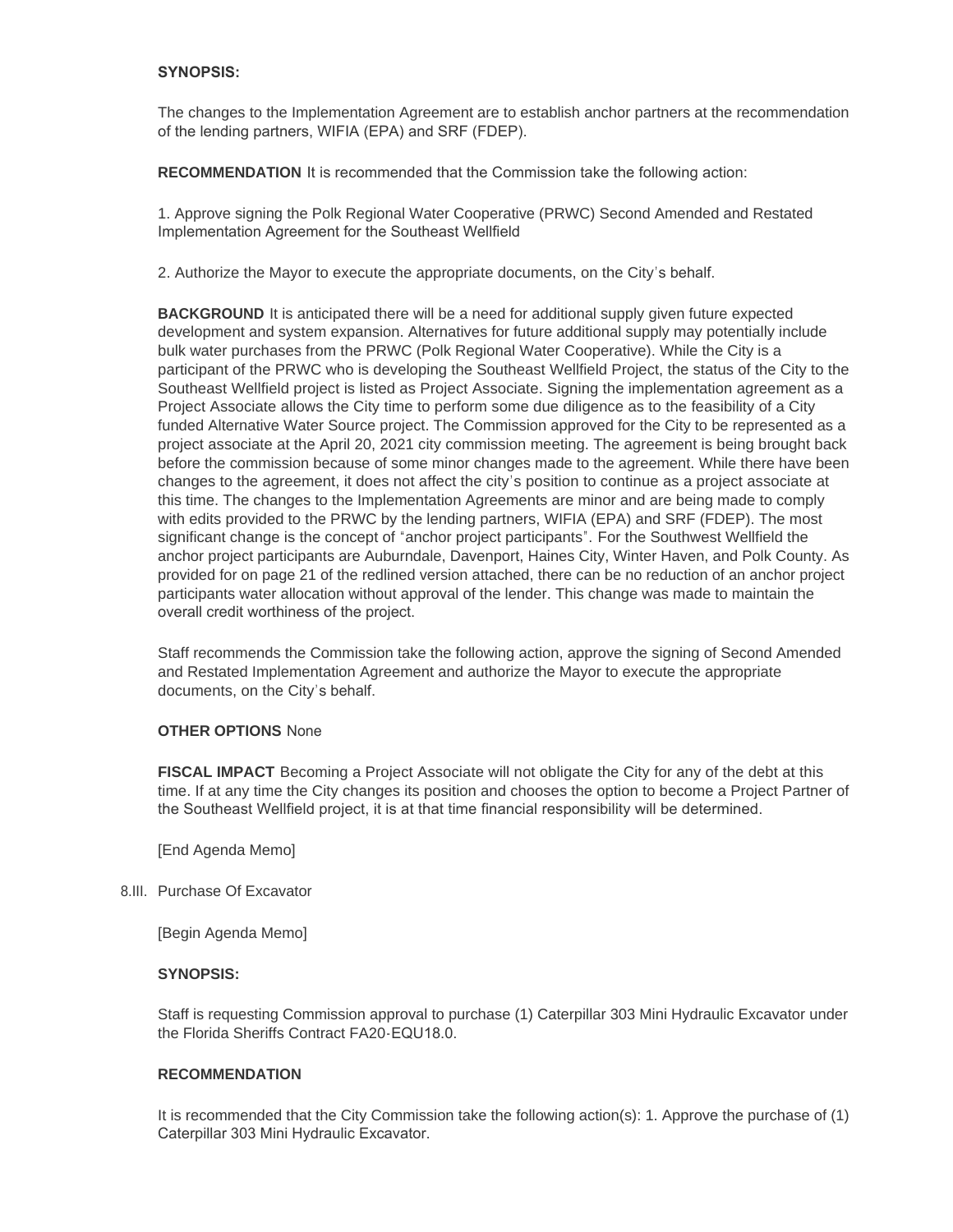**BACKGROUND** City Commission approved \$52,000 in the Streets Capital budget for Heavy Equipment. Staff recommends the purchase of (1) Caterpillar 303 Mini Hydraulic Excavator in the amount of \$53,134.00.

**OTHER OPTIONS** Commission may choose to not approve the purchase of the Caterpillar 303 Mini Hydraulic Excavator.

**FISCAL IMPACT** A budgeted amount of \$52,000 is included in the FY 2021/2022 budget. The additional \$1,134.00 will be covered from funds allocated in the Street's Operating Supplies – Equipment.

[End Agenda Memo]

8.IV. Purchase Of Message Sign

[Begin Agenda Memo]

**SYNOPSIS**: Staff is requesting Commission approval to purchase (1) PCMS-1500 Trailer-Mounted Message Sign under the Florida Sheriffs Contract FA20-EQU18.0.

**RECOMMENDATION** It is recommended that the City Commission take the following action(s): 1. Approve the purchase of (1) PCMS – 1500 Trailer-Mounted Message sign.

**BACKGROUND** City Commission approved \$22,000 in the Streets Capital budget for a new message board. Staff recommends the purchase of (1) PCMS-1500 Trailer-Mounted Message sign in the amount of \$21,230.00. The City's current message sign is continuously at Fleet for maintenance and no longer reliable.

**OTHER OPTIONS** Commission may choose not to approve the purchase of the PCMS-1500 Trailer-Mounted Message Sign

**FISCAL IMPACT** A budgeted amount of \$22,000 is included in the FY 2021/2022 budget.

[End Agenda Memo]

8.V. Special Event Permit The Vibe Food Truck Rally

[Begin Agenda Memo]

**SYNOPSIS**: A special event permit application to sponsor a Food Truck Rally on July 16th from 5:00 p.m. – 8:00 p.m. This event will require the closing of Lincoln Avenue from B Street to D Street from 8:00 a.m. to 9:30 p.m.

**RECOMMENDATION** Staff recommends approval of the Special Event permit for the Vibe Food Truck Rally on the 16th of July, and the closure of Lincoln Avenue from B Street to D Street from 8:00 a.m. to 9:30 p.m.

**BACKGROUND** The Lincoln Community Development Corporation has submitted a special event permit application to sponsor a food truck event on July 16th on Lincoln Avenue from 5:00 p.m. to 8:00p.m. This event will require the closing of Lincoln Avenue from B Street to D Street and C Street at Lincoln Ave. from 8:00 a.m. to 9:30 p.m. The event will include a DJ.

**OTHER OPTIONS** Do not approve the permit.

**FISCAL IMPACT** This is a budgeted event for the 2021-2022 Fiscal year.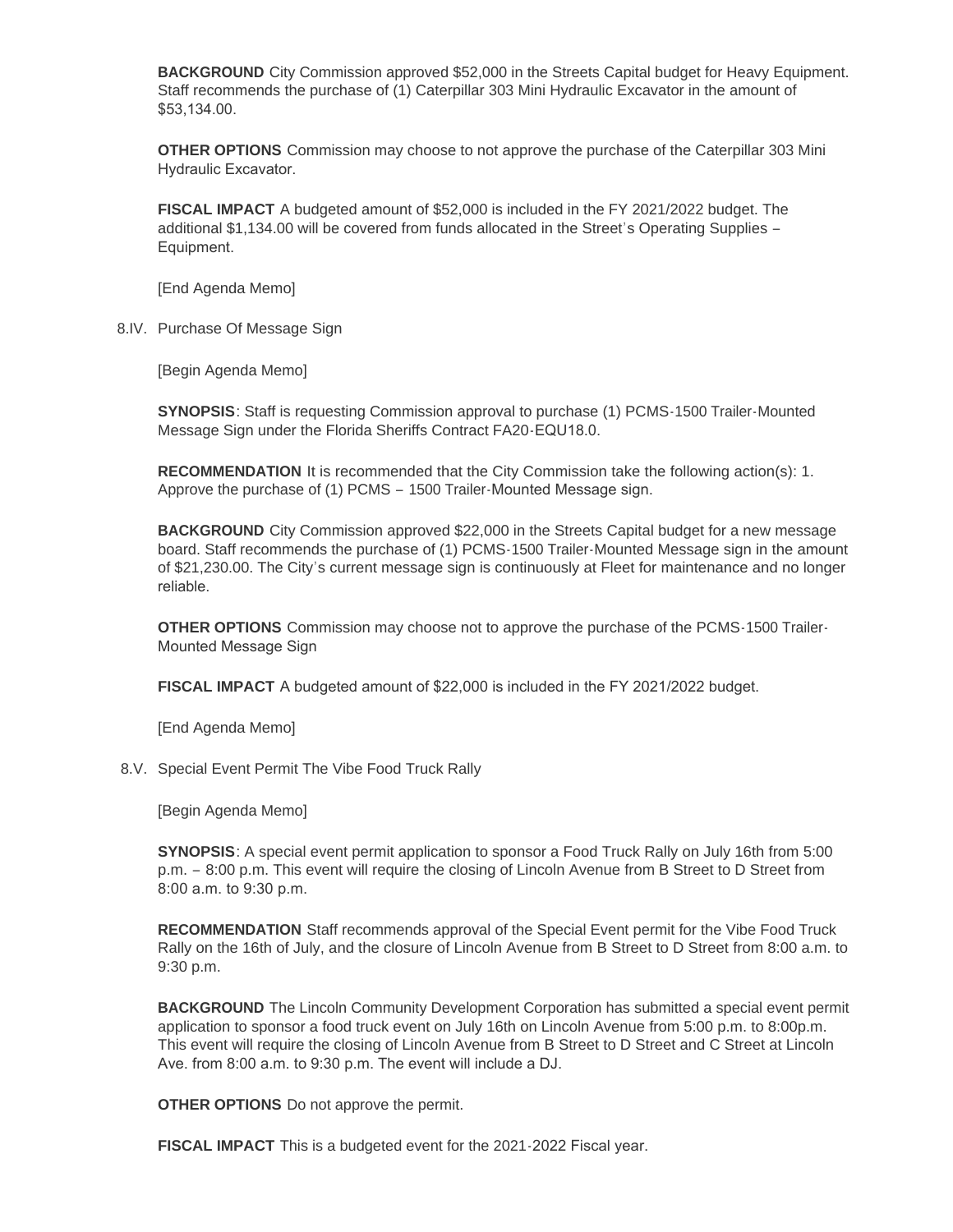[End Agenda Memo]

## 9. OLD BUSINESS

9.I. ORDINANCE D2022-12 2nd Reading And Public Hearing Zoning Map Amendment For 10.02 Acres Of Land North Of Linda Street And East Of Tangelo Street

[Begin Agenda Memo]

**SYNOPSIS**: Shelton T. Rice, authorized agent for owner, requests approval of City Commission to amend the Zoning Map on approximately 10.02 acres of land.

**RECOMMENDATION** Adoption at second reading, following a public hearing to reassign the following zoning designation, as recommended by the Planning and Zoning Board at a regular meeting on April 26, 2022:

Current Zoning: Polk County Residential Suburban (RS)

Proposed Zoning: R-1A The first reading to reassign zoning by City Commission was approved at a regular meeting on June 7, 2022.

**BACKGROUND** The subject property is located north of Linda Street and east of Tangelo Street. This parcel is adjacent to city limits on its western boundary and is located approximately one mile south of the Walmart. The owners petitioned annexation into the corporate city limits of Lake Wales on March 19, 2022 and have requested that the annexation, land use amendment, and zoning amendment be presented together. The Planning and Zoning Board recommended approval to city commission to reassign the land use and zoning designations at a regular meeting on April 26, 2022. The request to reassign land use was approved at first reading by City Commission at a regular meeting on May 17, 2022 and approved at second reading on June 7, 2022. The first reading to reassign zoning was approved at a regular meeting on June 7, 2022. There are no immediate development plans for this parcel. However, if development is contemplated for this property, the developer or owner would be required to engage in conversations with the City to discuss development processes. A Zoning designation of R-1A is appropriate with existing R-1A zoning to the west and compatible with the existing county development to the south.

CODE REFERENCES AND REVIEW CRITERIA The City Commission assigns future Land Use and Zoning designations by ordinances upon a recommendation from the Planning & Zoning Board.

**FISCAL IMPACT** Re-assignment would enable the development of this property and the potential increase in property value.

[End Agenda Memo]

Jennifer Nanek, City Clerk, read **ORDINANCE D2022-12** by title only.

#### **ORDINANCE D2022-12 (Zoning Map Amendment for approximately**

**10.02 acres of land north of Linda Street and east of Tangelo Street) AN ORDINANCE OF THE CITY OF LAKE WALES, FLORIDA, AMENDING THE ZONING MAP TO CHANGE ZONING DESIGNATIONS ON APPROXIMATELY 10.02 ACRES OF LAND NORTH OF LINDA STREET AND EAST OF TANGELO STREET, FROM POLK COUNTY RESIDENTIAL SUBURBAN TO CITY OF LAKE WALES DESIGNATION R-1A; PROVIDING FOR SEVERABILITY; AND PROVIDING FOR AN EFFECTIVE DATE.**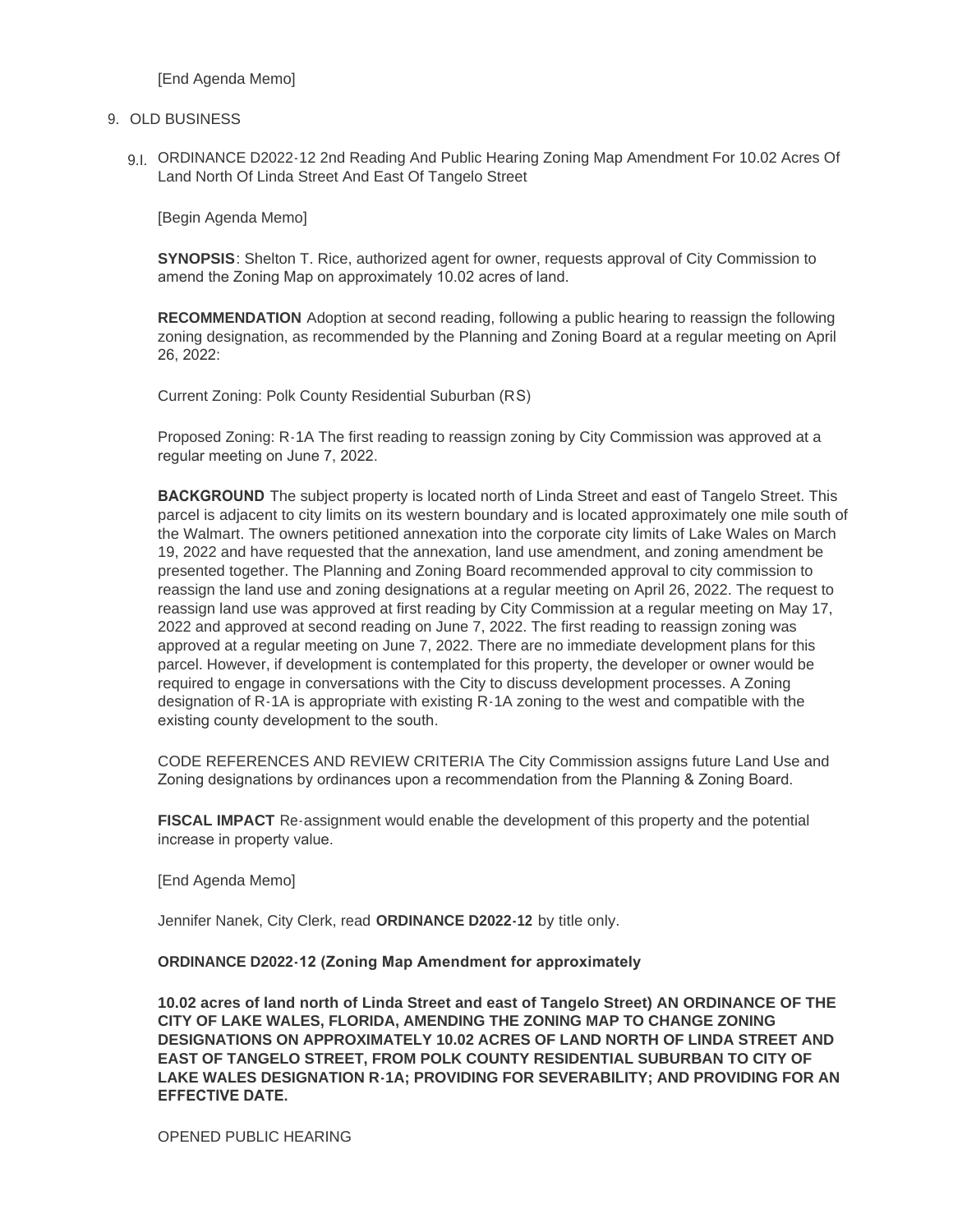#### CLOSED PUBLIC HEARING

Commissioner Krueger made a motion to adopt ORDINANCE D2022-12 after 2nd reading and public hearing. Commissioner Williams seconded the motion.

by roll call vote:

Commissioner Krueger "YES"

Commissioner Williams "YES"

Commissioner Howell "YES"

Deputy Mayor Gibson "YES"

Mayor Hilligoss "YES"

Motion Approved 5-0.

# 10. NEW BUSINESS

10.I. Approval Of Addendum 1 To The 1995 Lease Agreement With Florida Midland Railroad

[Begin Agenda Memo]

**SYNOPSIS**: Commission approval to authorize the addendum required for improvements to the Scenic Highway Gateway Corridor.

**RECOMMENDATION** It is recommended the City Commission take the following action(s):

1. Approve the addendum agreement

2. Authorize the City Manager to execute the agreement on the City's behalf

**BACKGROUND** This addendum shall serve to clarify improvements contemplated by Lessee bound by the Right of Way Lease by and between Lessor and Lessee dated July 19, 1995. In accordance with the Lake Wales Connected plan, the City has designed significant landscape improvements along Scenic Highway from East Sessoms Avenue to East Johnson Avenue. This area is being branded as the "Scenic Highway Gateway Corridor" as it truly functions as the gateway to Historic Downtown Lake Wales. Phase I of these improvements is addressed in this addendum and covers the area between East Sessoms Avenue and Park Avenue. Design plans call for cathedral live oaks, canary island date palms, Japanese privet, slash pines, hollies, and crepe myrtles, along with various shrubs, small palms, grasses, and perennials. Coupled with the City's Park Avenue Streetscape, 1st Street Streetscape, Park Avenue Connector Trail and Market Plaza enhancement, these landscape improvements will help achieve the City's goal of becoming a "City in a Garden",

**OTHER OPTIONS** The City Commission may decide to reject the addendum.

**FISCAL IMPACT** There is no fiscal impact directly related to the addendum.

[End Agenda Memo]

Michael Manning, Assistant to the City Manager, reviewed this item.

Deputy Mayor Gibson asked if the Railroad has agreed to this. Mr. Manning said yes. Deputy Mayor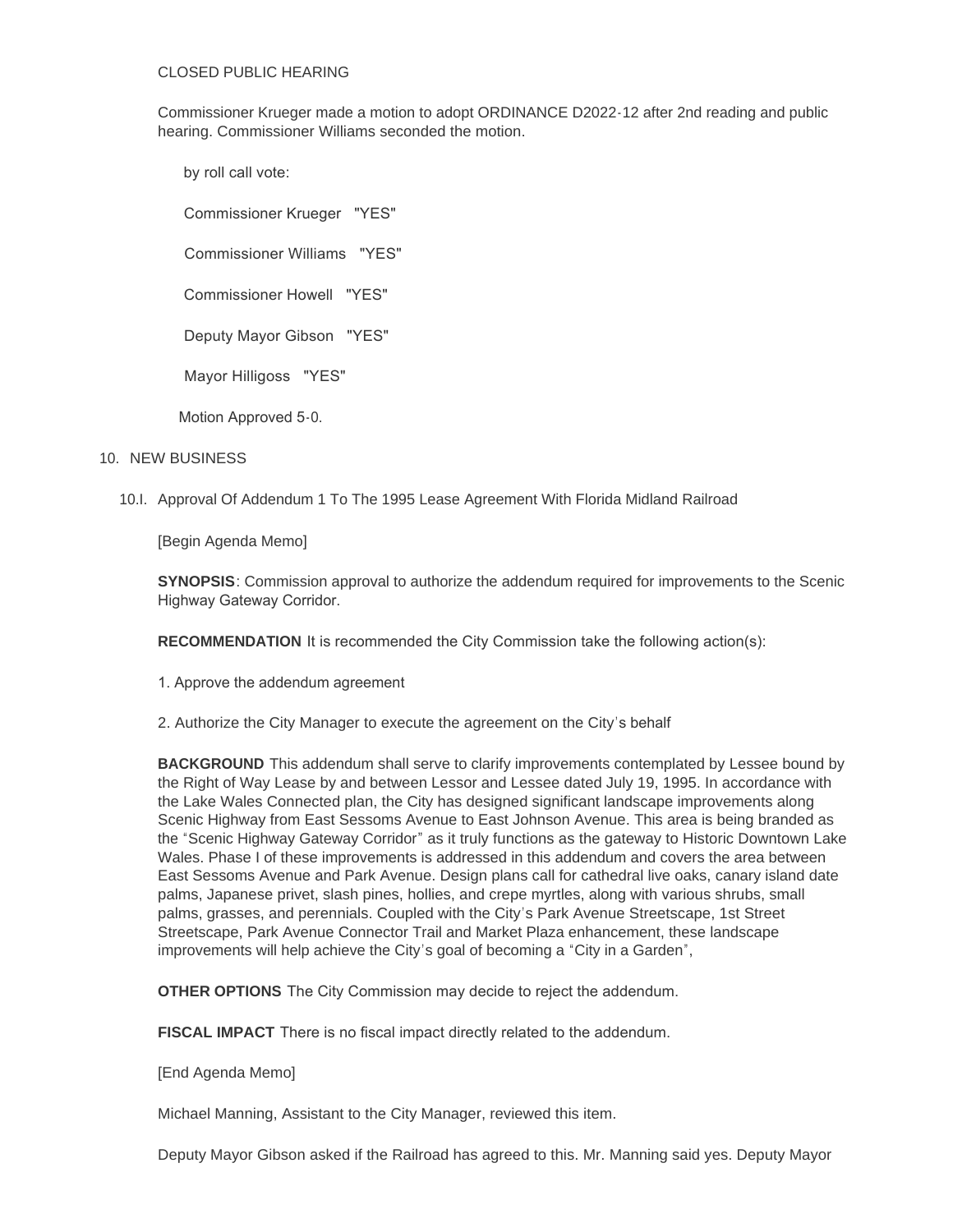Gibson expressed support for more trees and sculpture downtown. Mr. Manning reviewed plans for additional public art downtown.

Commissioner Howell asked if the Railroad is charging us. Mr. Manning said the only fiscal impact would be more trees and their maintenance.

James Slaton, City Manager, praised the City's new horticulture efforts. This was discussed.

Commissioner Krueger made a motion to approve this agreement. Commissioner Howell seconded the motion.

by voice vote:

Commissioner Krueger "YES"

Commissioner Howell "YES"

Commissioner Williams "YES"

Deputy Mayor Gibson "YES"

Mayor Hilligoss "YES"

Motion passed 5-0.

10.II. ORDINANCE 2022-13 Annexation - 1st Reading And Public Hearing 23.66 Acres Of Land South Of Passion Play Road And West Of 11th Street South

[Begin Agenda Memo]

**SYNOPSIS**: Ordinance 2022-13 proposes the voluntary annexation of approximately 23.66 acres of land south of Passion Play Road and west of 11th Street South, and contiguous to the incorporated City limits. RECOMMENDATION Staff recommends approval at first reading, and adoption after second reading of Ordinance 2022-13 following a public hearing. Public Hearing notice requirements have been met. A recommendation from the Planning and Zoning Board is not required for an annexation ordinance.

**BACKGROUND** The McKenna Family petitioned annexation into the corporate city limits of Lake Wales on November 11, 2021. "Attachment A" to the ordinance shows the property's location. It is contiguous to the City Limits along its northern and eastern boundaries.

**OTHER OPTIONS** Decline to annex the property.

**FISCAL IMPACT** The annexation will add to the City's tax roll. The properties are valued at a total of \$194,022, which would bring in additional property taxes. Additionally, the approval of the annexation would allow the applicant to assemble a tract of land for potential development.

[End Agenda Memo]

Jennifer Nanek, City Clerk read **ORDINANCE 2022-13** by title only.

**ORDINANCE 2022-13 (Annexation – 23.66 acres of land south of Passion Play Road and west of 11th Street South)** 

**Parcel ID: 273013-000000-012010 & 273013-000000-012020 AN ORDINANCE PROVIDING FOR THE**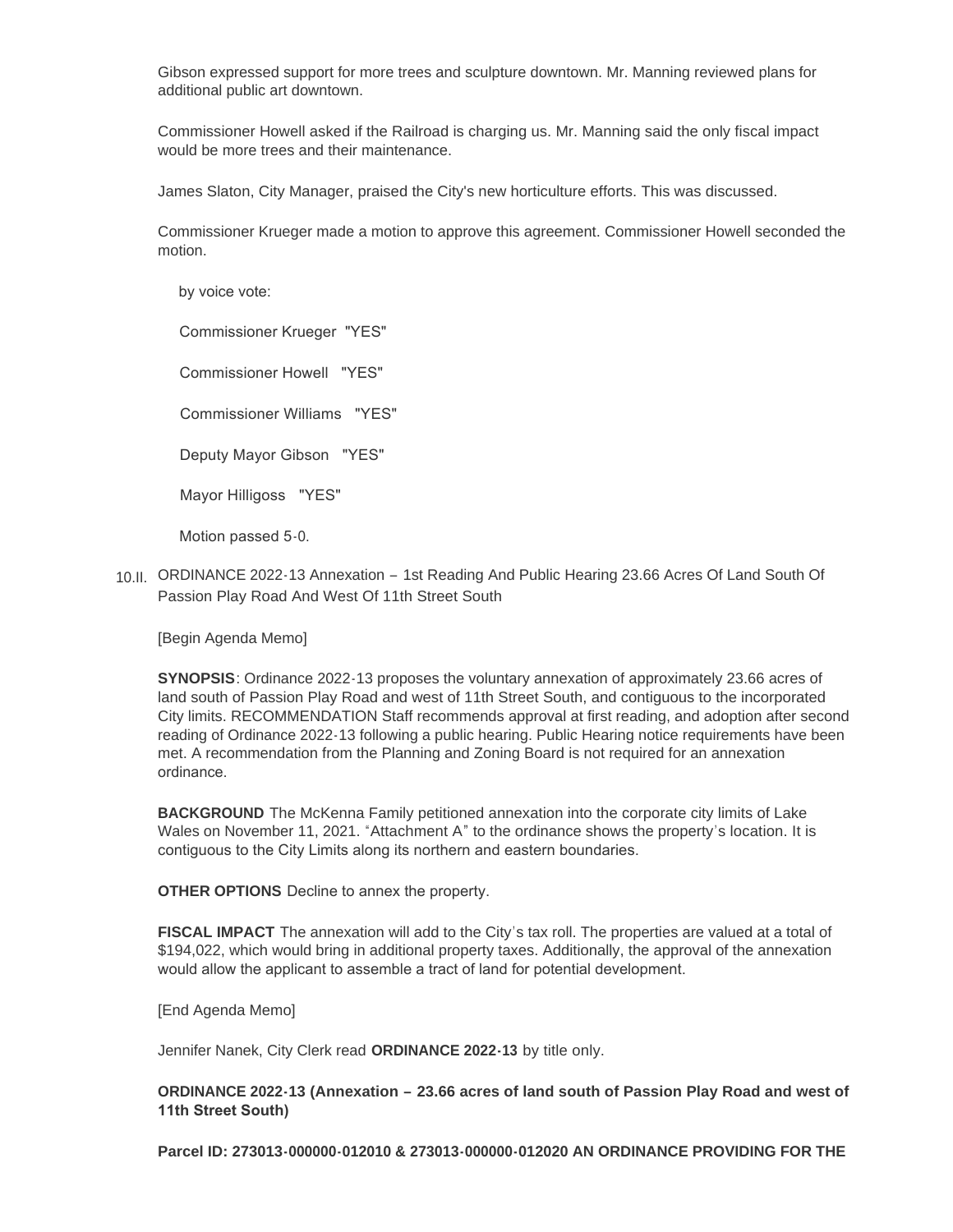# **ANNEXATION OF APPROXIMATELY 23.66 ACRES OF LAND, CONTIGUOUS TO THE INCORPORATED TERRITORY OF THE CITY OF LAKE WALES, SHOWN ON ATTACHMENT "A" AND SPECIFICALLY DESCRIBED HEREIN; GIVING THE CITY OF LAKE WALES JURISDICTION OVER THE LAND ANNEXED; AND PROVIDING FOR AN EFFECTIVE DATE.**

## OPENED PUBLIC HEARING

# CLOSED PUBLIC HEARING

Commissioner Howell made a motion to approve **ORDINANCE 2022-13** after 1st reading and public hearing. Commissioner Krueger seconded the motion.

by roll call vote:

Commissioner Howell "YES"

Commissioner Krueger "YES"

Commissioner Williams "YES"

Deputy Mayor Gibson "YES"

Mayor Hilligoss "YES"

Motion Approved 5-0.

ORDINANCE D2022-09 - 1st Reading And Public Hearing Future Land Use Amendment For 23.66 10.III. Acres Of Land South Of Passion Play Road And West Of 11th Street South

[Begin Agenda Memo]

**SYNOPSIS:** The McKenna Family requests approval of City Commission to amend the Future Land Use Map of the Comprehensive Plan on parcels of land totaling approximately 23.66 acres.

**RECOMMENDATION** Approval at first reading, and adoption at second reading, following a public hearing to re-assign to re-assign the following land use designations, as recommended by the Planning and Zoning Board at a regular meeting on April 26, 2022: Current Land Use: Polk County Residential Suburban (RS) Proposed Land Use: LDR & NAC

**BACKGROUND** The subject property is located west of 11th Street South, south of Passion Play Road, and north of Hunt Brothers Road. This parcel is adjacent to city limits on its eastern and northern boundaries and is located south of the Congregation of Jehovah's Witness. The owners petitioned annexation into the corporate city limits of Lake Wales on November 11, 2021 and has requested that the annexation, land use amendment, and zoning amendment be presented together. There are no immediate development plans for this parcel. However, if development is contemplated for this property, the developer or owner would be required to engage in conversations with the City to discuss development processes. Approximately 10 acres in the northwestern portion of the site, along Passion Play Road, will have a land use designation of LDR (Low-Density Residential). The remaining 13.66 acres of the site along 11th Street South and Hunt Brothers Road will have a land use designation of NAC (Neighborhood Activity Center). Neighborhood commercial uses at the corner of 11th Street South and Hunt Brothers Road provides a transition from the existing residential homes on the west from the industrial lands to the east. It will also provide support commercial uses for the growing residential communities in the surrounding areas north of the site. The portion designated as low-density residential is compatible with the assigned land use and zoning north of Passion Play Road.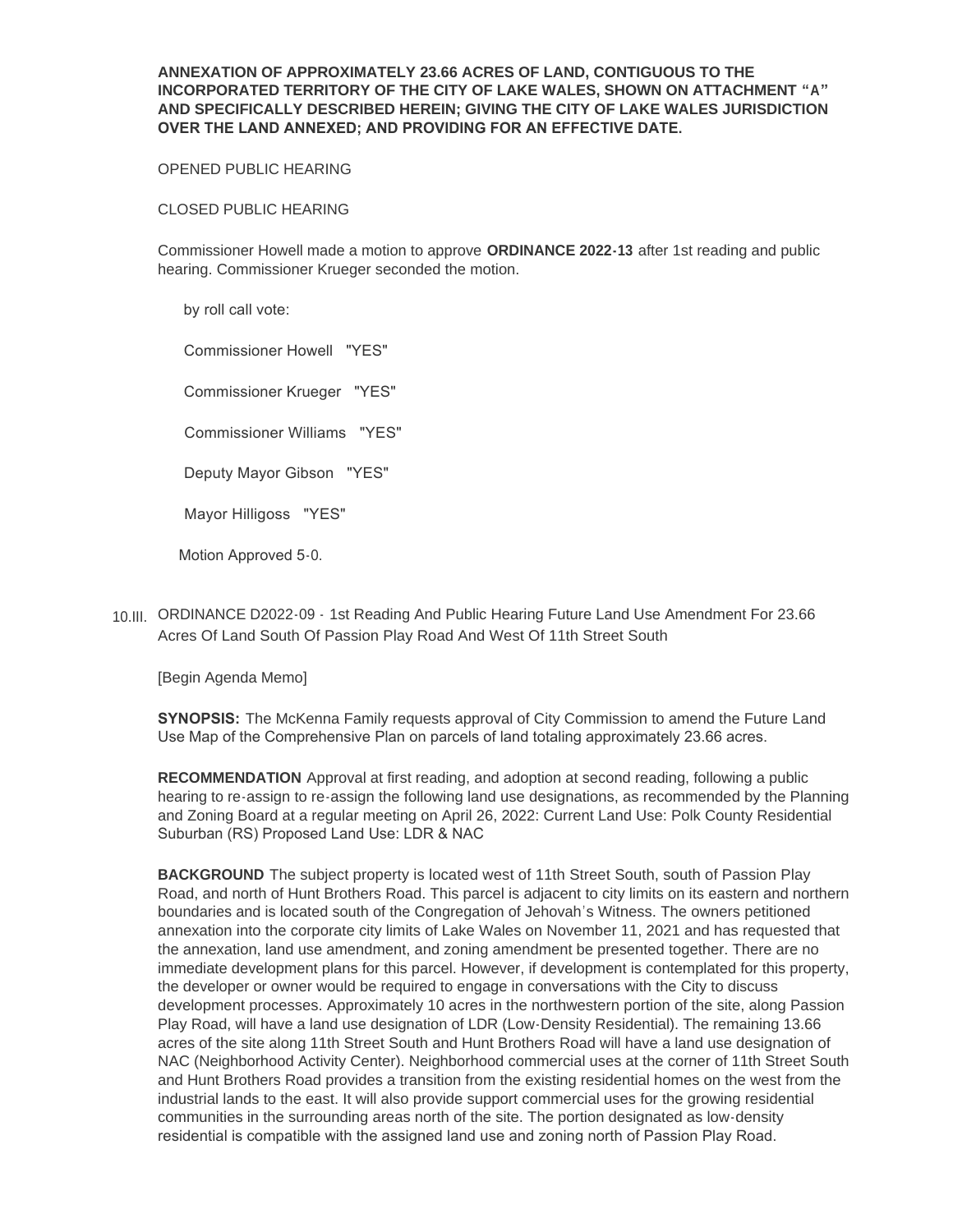CODE REFERENCES AND REVIEW CRITERIA The City Commission assigns future Land Use designations by ordinances upon a recommendation from the Planning & Zoning Board. The adopted ordinance is transmitted to the state's Department of Economic Opportunity (DEO) for review. The DEO reviews the designations as appropriate with reference to the City's Comprehensive Plan.

**FISCAL IMPACT** Re-assignment would enable the redevelopment of this property and the potential increase in property value.

[End Agenda Memo]

Jennifer Nanek, City Clerk, read **ORDINANCE D2022-09** by title only.

**ORDINANCE D2022-09 (Small-Scale CPA/Future Land Use Map Amendment for approximately 23.66 acres of land south of Passion Play Road and west of 11th Street South)** 

**AN ORDINANCE OF THE CITY OF LAKE WALES, FLORIDA, AMENDING THE FUTURE LAND USE MAP OF THE COMPREHENSIVE PLAN TO CHANGE LAND USE DESIGNATIONS ON APPROXIMATELY 23.66 ACRES OF LAND SOUTH OF PASSION PLAY ROAD AND WEST OF 11TH STREET SOUTH, FROM POLK COUNTY RESIDENTIAL SUBURBAN (RS) TO CITY OF LAKE WALES DESIGNATION LOW DENSITY RESIDENTIAL (LDR) AND NEIGHBORHOOD ACTIVITY CENTER (NAC); PROVIDING FOR SEVERABILITY; AND PROVIDING FOR AN EFFECTIVE DATE.** 

OPENED PUBLIC COMMENT

#### CLOSED PUBLIC COMMENT

Commissioner Howell made a motion to approve **ORDINANCE D2022-09** after 1st reading and public hearing. Commissioner Krueger seconded the motion.

by roll call vote:

Commissioner Howell "YES"

Commissioner Krueger "YES"

Commissioner Williams "YES"

Deputy Mayor Gibson "YES"

Mayor Hilligoss "YES"

Motion Approved 5-0.

10.IV. ORDINANCE D2022-10 1st Reading And Public Hearing - Zoning Map Amendment For 23.66 Acres Of Land South Of Passion Play Road And West Of 11th Street South

[Begin Agenda Memo]

**SYNOPSIS:** The McKenna Family requests approval of City Commission to amend the Zoning Map on parcels of land totaling approximately 23.66 acres.

**RECOMMENDATION** Approval at first reading, and adoption at second reading, following a public hearing to re-assign to re-assign the following zoning designation, as recommended by the Planning and Zoning Board at a regular meeting on April 26, 2022: Current Zoning: Polk County Residential Suburban (RS) Proposed Zoning: R-1A & C-4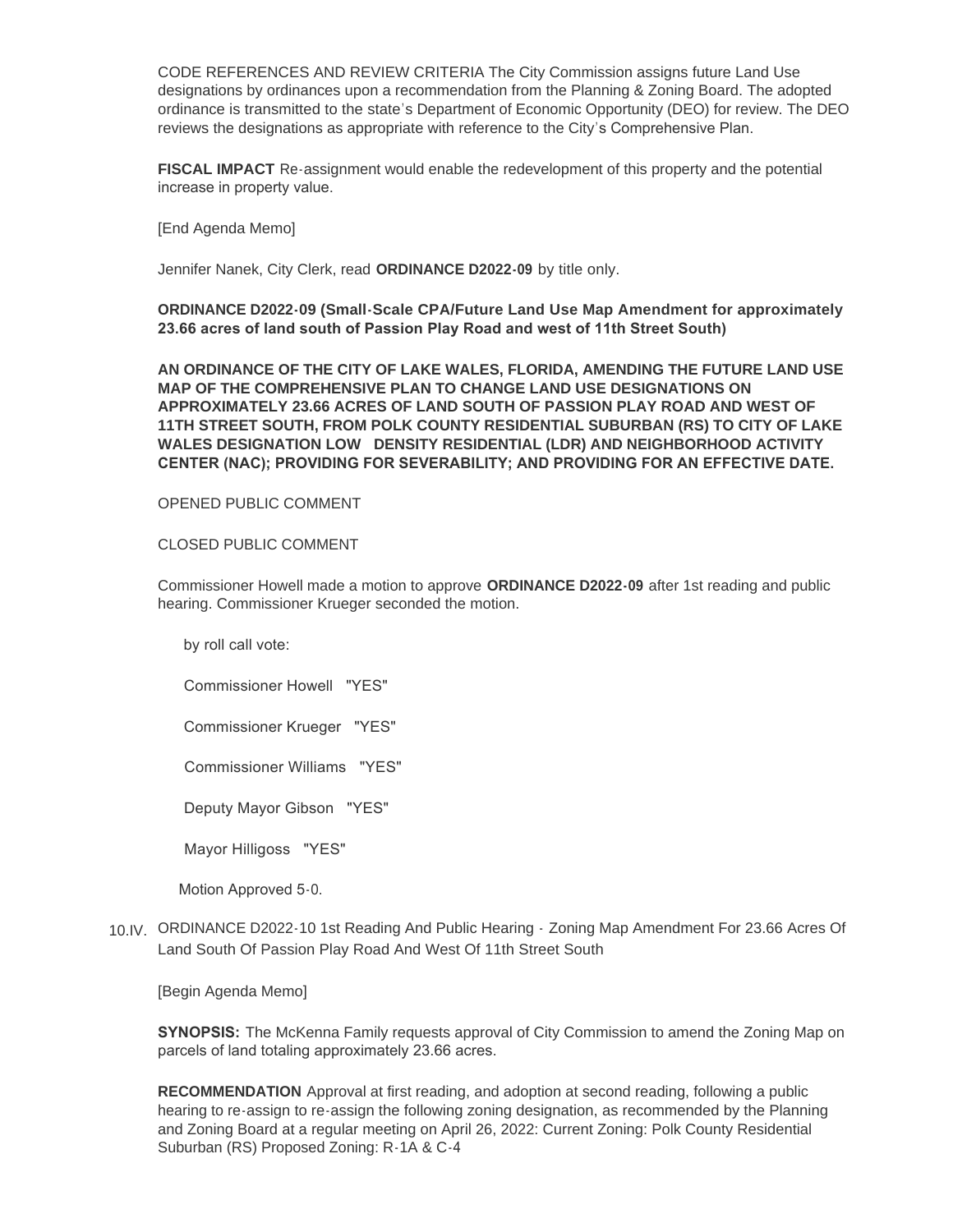**BACKGROUND** The subject property is located west of 11th Street South, south of Passion Play Road, and north of Hunt Brothers Road. This parcel is adjacent to city limits on its eastern and northern boundaries and is located south of the Congregation of Jehovah's Witness. The owners petitioned annexation into the corporate city limits of Lake Wales on November 11, 2021 and has requested that the annexation, land use amendment, and zoning amendment be presented together. There are no immediate development plans for this parcel. However, if development is contemplated for this property, the developer or owner would be required to engage in conversations with the City to discuss development processes. Approximately 10 acres of land on the northwestern portion of the site, along Passion Play Road, will have a zoning designation R-1A, allowing the least intensive residential zoning district. The remaining 13.66 acres of the site, along 11th Street South and Hunt Brothers Road, will have a zoning designation of C-4. The portion zoned for residential is compatible with the existing homes along Hunt Brothers Road and the lands zoned residential to the north. Neighborhood commercial uses at the corner of 11th Street South and Hunt Brothers Road provides a transition from the existing residential homes on the west from the industrial lands to the east. It will also provide support commercial uses for the growing residential communities in the surrounding areas north of the site.

CODE REFERENCES AND REVIEW CRITERIA The City Commission assigns Zoning designations by ordinances upon a recommendation from the Planning & Zoning Board.

**FISCAL IMPACT** Re-assignment would enable the redevelopment of this property and the potential increase in property value.

[End Agenda Memo]

Jennifer Nanek, City Clerk, read **ORDINANCE D2022-10** by title only.

#### **ORDINANCE D2022-10**

**(Zoning Map Amendment for approximately 23.66 acres of land south of Passion Play Road and west of 11th Street South) AN ORDINANCE OF THE CITY OF LAKE WALES, FLORIDA, AMENDING THE ZONING MAP TO CHANGE ZONING DESIGNATIONS ON APPROXIMATELY 23.66 ACRES OF LAND SOUTH OF PASSION PLAY ROAD AND WEST OF 11TH STREET SOUTH, FROM POLK COUNTY RESIDENTIAL SUBURBAN TO CITY OF LAKE WALES DESIGNATION R-1A AND C-4; PROVIDING FOR SEVERABILITY; AND PROVIDING FOR AN EFFECTIVE DATE.** 

## OPENED PUBLIC COMMENT

#### CLOSED PUBLIC COMMENT

Commissioner Krueger made a motion to approve **ORDINANCE D2022-10** after 1st reading and public hearing. Commissioner Howell seconded the motion.

by roll call vote:

Commissioner Krueger "YES"

Commissioner Howell "YES"

Commissioner Williams "YES"

Deputy Mayor Gibson "YES"

Mayor Hilligoss "YES"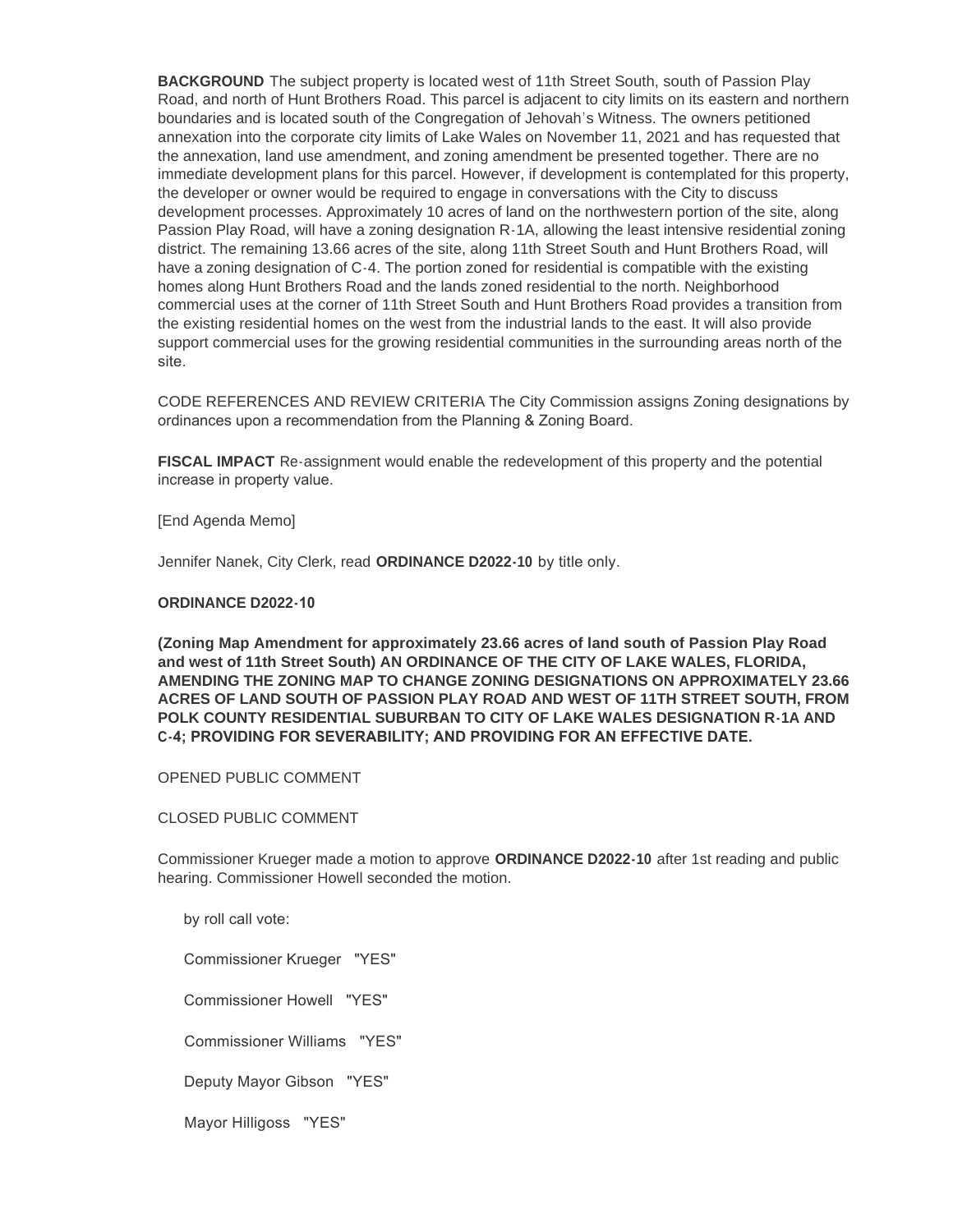Motion Approved 5-0.

10.V. ORDINANCE 2022-21 Annexation - 1st Reading And Public Hearing 102.6 Acres Of Land North Of Mountain Lake Cutoff Road And West Of US Highway 27

[Begin Agenda Memo]

**SYNOPSIS:** Ordinance 2022-21 proposes the voluntary annexation of approximately 102.06 acres of land north of Mountain Lake Cutoff Road and west of US Highway 27, and contiguous to the incorporated City limits.

**RECOMMENDATION** Staff recommends approval at first reading, and adoption after second reading of Ordinance 2022-21 following a public hearing. Public Hearing notice requirements have been met. A recommendation from the Planning and Zoning Board is not required for an annexation ordinance.

**BACKGROUND** Lake Wales II Property Holdings, LLC and Lake Wales III Property Holdings, LLC applied for annexation on April 12, 2022. The previous owners petitioned annexation into the corporate city limits of Lake Wales on June 4, 2021 and June 7, 2021. "Attachment A" to the ordinance shows the property's location. It is contiguous to the City Limits along its northern and western boundaries.

**OTHER OPTIONS** Decline to annex the property.

**FISCAL IMPACT** The annexation will add to the City's tax roll. The properties are valued at a total of \$298,634 which would bring in additional property taxes. Additionally, the approval of the annexation would allow the applicant to assemble a tract of land for potential development.

[End Agenda Memo]

Jennifer Nanek, City Clerk, read **ORDINANCE 2022-21** by title only.

#### **ORDINANCE 2022-21**

**(Annexation – 102.06 acres of land north of Mountain Lake Cutoff Road and west of US Highway 27) Parcel ID: 272928-000000-031020; 272928-000000-031010; 272928-000000-032000; 272928-000000-041010** 

**AN ORDINANCE PROVIDING FOR THE ANNEXATION OF APPROXIMATELY 102.06 ACRES OF LAND, CONTIGUOUS TO THE INCORPORATED TERRITORY OF THE CITY OF LAKE WALES, SHOWN ON ATTACHMENT "A" AND SPECIFICALLY DESCRIBED HEREIN; GIVING THE CITY OF LAKE WALES JURISDICTION OVER THE LAND ANNEXED; AND PROVIDING FOR AN EFFECTIVE DATE.** 

#### OPENED PUBLIC COMMENT

Jessica Broward, resident, asked about getting utilities to this area. Her and a few others nearby. Mark Bennett, Development Services Director, said we don't have plans to answer that question yet. Their road goes to the property. They are concerned about the managing of the road.

Bart Allen, attorney for Petersen and Myers representing the owners, reviewed the project. They will work with City staff to get utilities to the property. There are no specific designs yet for utilities. Deputy Mayor Gibson said the City had a good relationship with the previous owners and asked if the new owners understood what the City is looking for. Mr. Allen said they are sensitive to those issues and will be doing community outreach. Mr. Allen said they will not be using that road, referenced by Ms. Broward, as an access point.

#### CLOSED PUBLIC COMMENT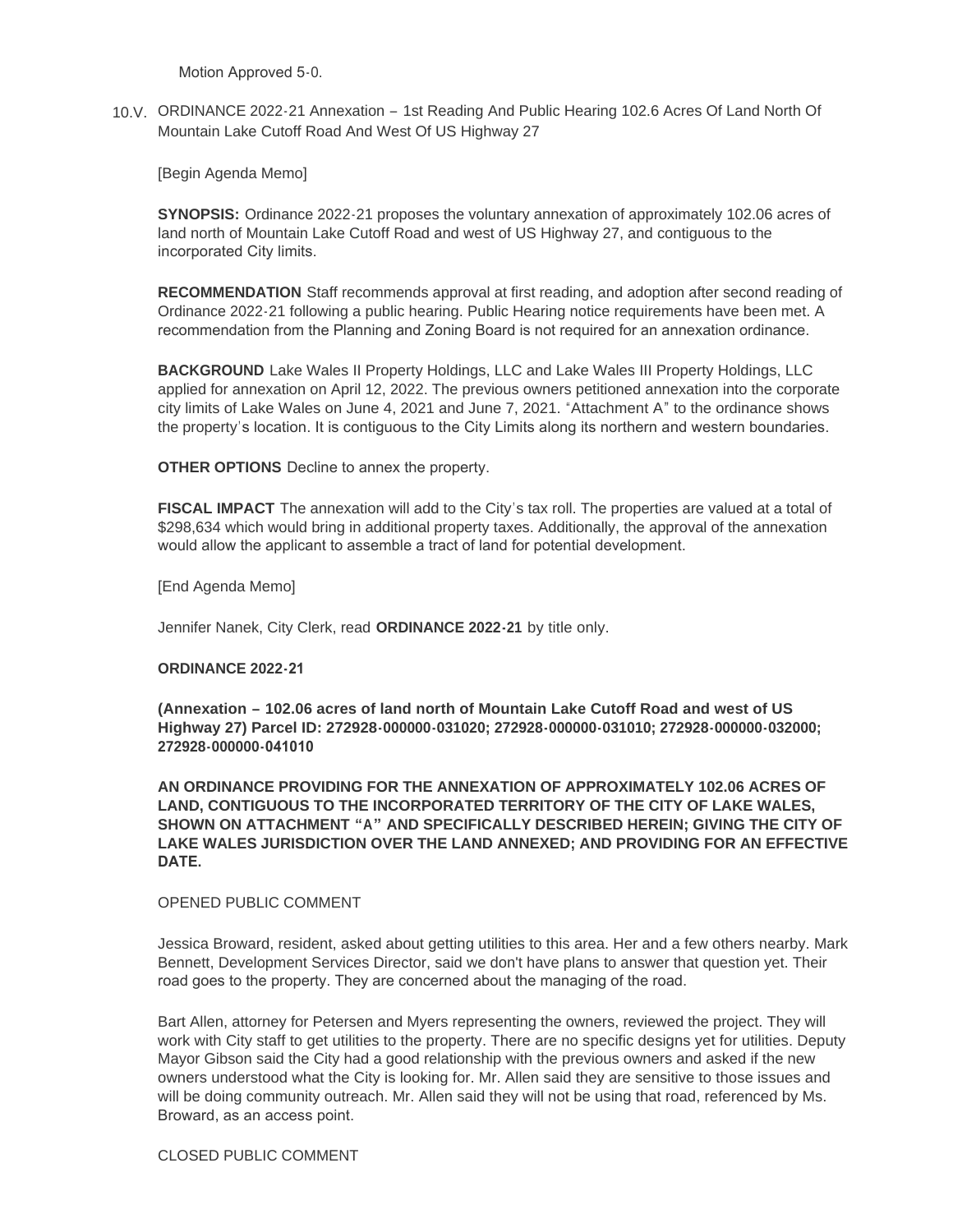Commissioner Krueger made a motion to approve **ORDINANCE 2022-21** after 1st reading and public hearing. Commissioner Howell seconded the motion.

 by roll call vote: Commissioner Krueger "YES" Commissioner Howell "YES" Commissioner Williams "YES" Deputy Mayor Gibson "YES" Mayor Hilligoss "YES" Motion Approved 5-0.

10.VI. ORDINANCE 2022-24 Annexation - 1st Reading And Public Hearing 17.23 Acres Of Land South Of Waverly Road And West Of C F Kinney Road

[Begin Agenda Memo]

**SYNOPSIS**: Ordinance 2022-24 proposes the voluntary annexation of approximately 17.23 acres of land south of Waverly Road and west of C F Kinney Road, and contiguous to the incorporated City limits.

**RECOMMENDATION** Staff recommends approval at first reading, and adoption after second reading of Ordinance 2022-24 following a public hearing. Public Hearing notice requirements have been met. A recommendation from the Planning and Zoning Board is not required for an annexation ordinance.

**BACKGROUND** Ford Groves, LLC petitioned annexation into the corporate city limits of Lake Wales on March 29, 2022. "Attachment A" to the ordinance shows the property's location. It is contiguous to the City Limits along its western boundary.

**OTHER OPTIONS** Decline to annex the property.

**FISCAL IMPACT** The annexation will add to the City's tax roll. The property is valued at \$182,817, which would bring in additional property taxes. Additionally, the approval of the annexation would allow the applicant to assemble a tract of land for potential development.

[End Agenda Memo]

Jennifer Nanek, City Clerk, read **ORDINANCE 2022-24** by title only.

**ORDINANCE 2022-24 (Annexation – 17.23 acres of land south of Waverly Road and west of C F Kinney Road) Parcel ID: 272910-000000-044040** 

**AN ORDINANCE PROVIDING FOR THE ANNEXATION OF APPROXIMATELY 17.23 ACRES OF LAND, CONTIGUOUS TO THE INCORPORATED TERRITORY OF THE CITY OF LAKE WALES, SHOWN ON ATTACHMENT "A" AND SPECIFICALLY DESCRIBED HEREIN; GIVING THE CITY OF LAKE WALES JURISDICTION OVER THE LAND ANNEXED; AND PROVIDING FOR AN EFFECTIVE DATE.** 

OPENED PUBLIC COMMENT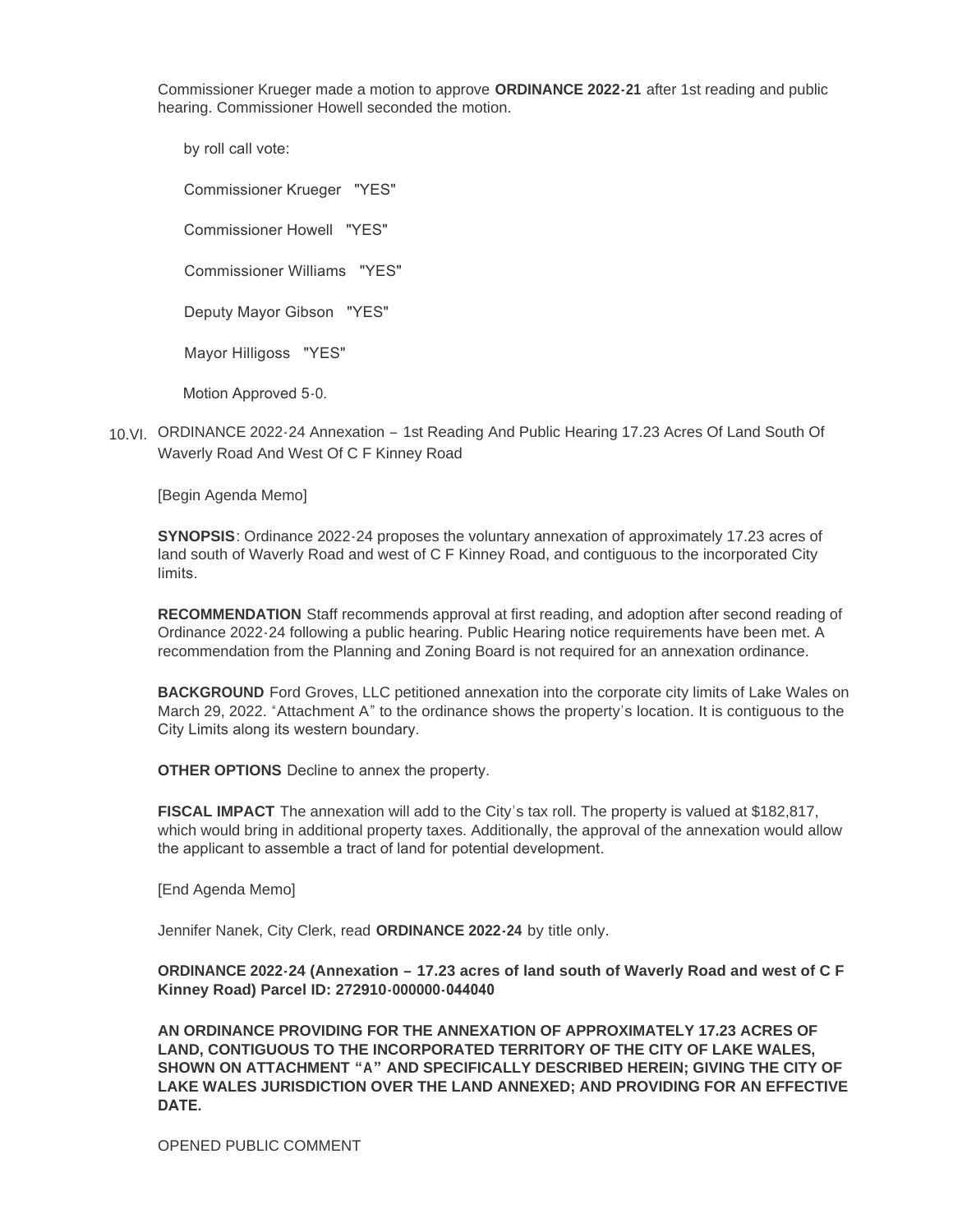#### CLOSED PUBLIC COMMENT

Commissioner Howell made a motion to approve **ORDINANCE 2022-24** after 1st reading and public hearing. Commissioner Williams seconded the motion.

by roll call vote:

Commissioner Howell "YES"

Commissioner Williams "YES"

Commissioner Krueger "YES"

Deputy Mayor Gibson "YES"

Mayor Hilligoss "YES"

Motion Approved 5-0.

10. VII. Resolution 2022 - 22 - Support For Expansion Of The Central Polk Parkway East

[Begin Agenda memo]

## **SYNOPSIS**

Adopt a Resolution of Support for Expansion of the Central Polk Parkway East

**RECOMMENDATION** – Approve Resolution 2022-22 in support of the expansion of the Central Polk Parkway East

**BACKGROUND** - The US 27 Advocacy Group met last month and encouraged each municipality to adopt a Resolution in support of the expansion of the Central Polk Parkway East as it will impact and improve traffic flow in the eastern portion of Polk County. The City of Davenport has already adopted a similar resolution. Once approved, a copy will be provided to the Florida Department of Transportation to demonstrate a united front from the eastern cities in Polk County.

**OTHER OPTIONS** - Approve or deny the Resolution 2022-22.

**FISCAL IMPACT** - There is no Fiscal Impact.

[End Agenda Memo]

Jennifer Nanek, City Clerk, read **RESOLUTION 2022-22** by title only.

# **RESOLUTION 2022-22 A RESOLUTION OF THE CITY COMMISSION OF THE CITY OF LAKE WALES, FLORIDA; SUPPORTING THE CENTRAL POLK PARKWAY EAST POLK COUNTY AND PROVIDING AN EFFECTIVE DATE.**

Commissioner Krueger made a motion to adopt **RESOLUTION 2022-22**. Commissioner Howell seconded the motion.

by roll call vote:

Commissioner Krueger "YES"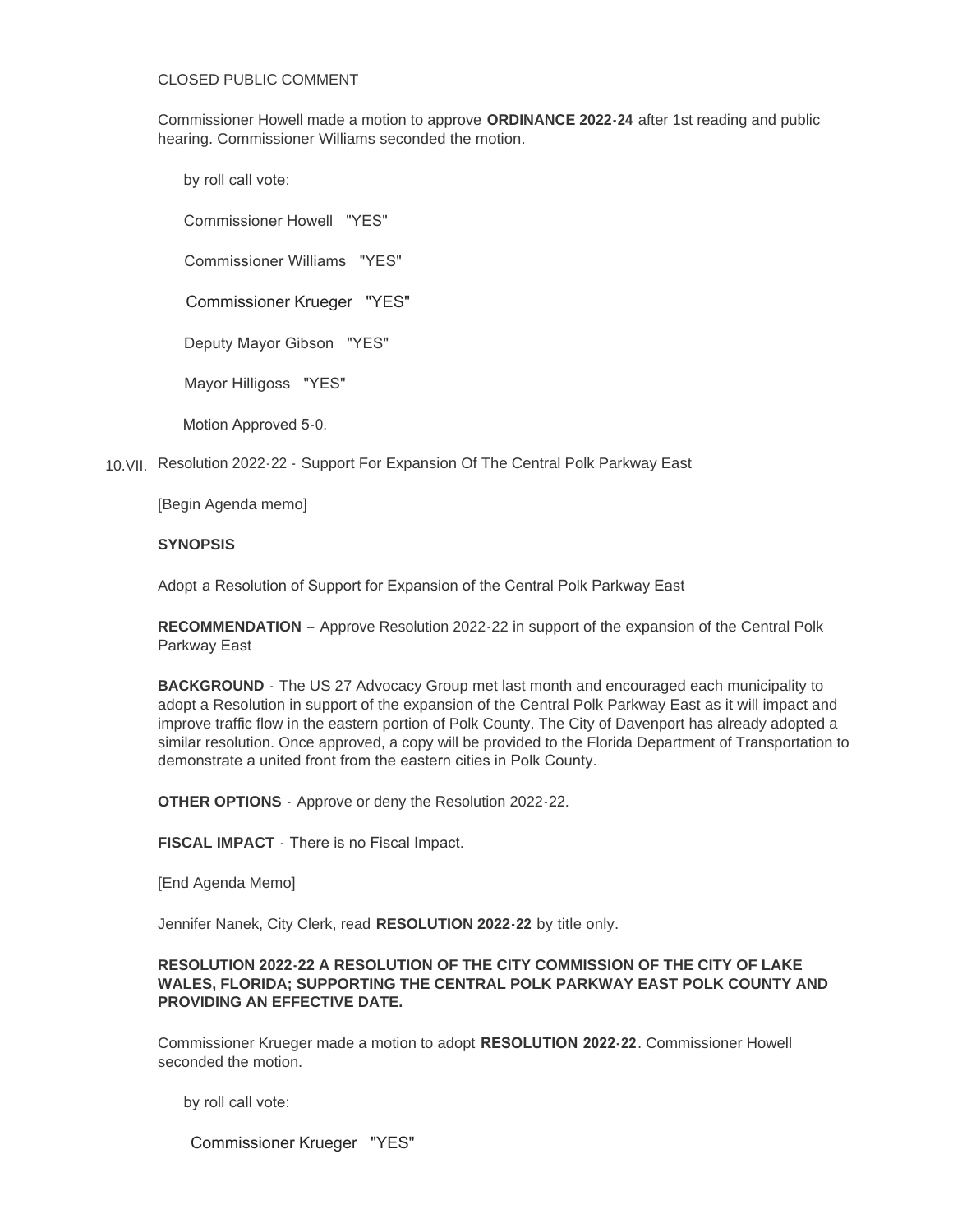Commissioner Howell "YES"

Commissioner Williams "YES"

Deputy Mayor Gibson "YES"

Mayor Hilligoss "YES"

Motion Approved 5-0.

# 11. CITY ATTORNEY

Albert Galloway, Jr., City Attorney, reported that the demolition of the Estes building is underway. Mr. Estes quit fighting this.

Deputy Mayor Gibson asked if it was all coming down. Mr. Galloway said yes. Deputy Mayor Gibson asked who will own the property. Mr. Galloway said Mr. Estes will still own it but the demolition costs will be a lien on the property.

# 12. CITY MANAGER

James Slaton, City Manager, said there will be more to come on demolition.

Mr. Slaton announced the 4th of July festivities on July 4th at 3pm and fireworks will begin at 9pm.

12.I. Commission Meeting Calendar

James Slaton, City Manager, said there is a work session Wednesday June 29th.

# 13. CITY COMMISSION COMMENTS

Commissioner Krueger shared history on Fredrick Douglass.

Commissioner Williams said he pledged to Listen Learn and Love and he has tried to listen to other views. He loves others even if views are different. We can move forward and do great things together. Some of the comments against the Mayor and other foolishness on social media is uncalled for.

Deputy Mayor Gibson said he has opposed some of his best friends that he has respect for. We can disagree on issues but can still have respect for each other. He will miss the 29th work session but will try to listen in on the discussion.

## 14. MAYOR COMMENTS

\_\_\_\_\_\_\_\_\_\_\_\_\_\_\_\_\_\_\_\_\_\_\_

15. ADJOURNMENT

The meeting was adjourned at 7:55 p.m.

Mayor